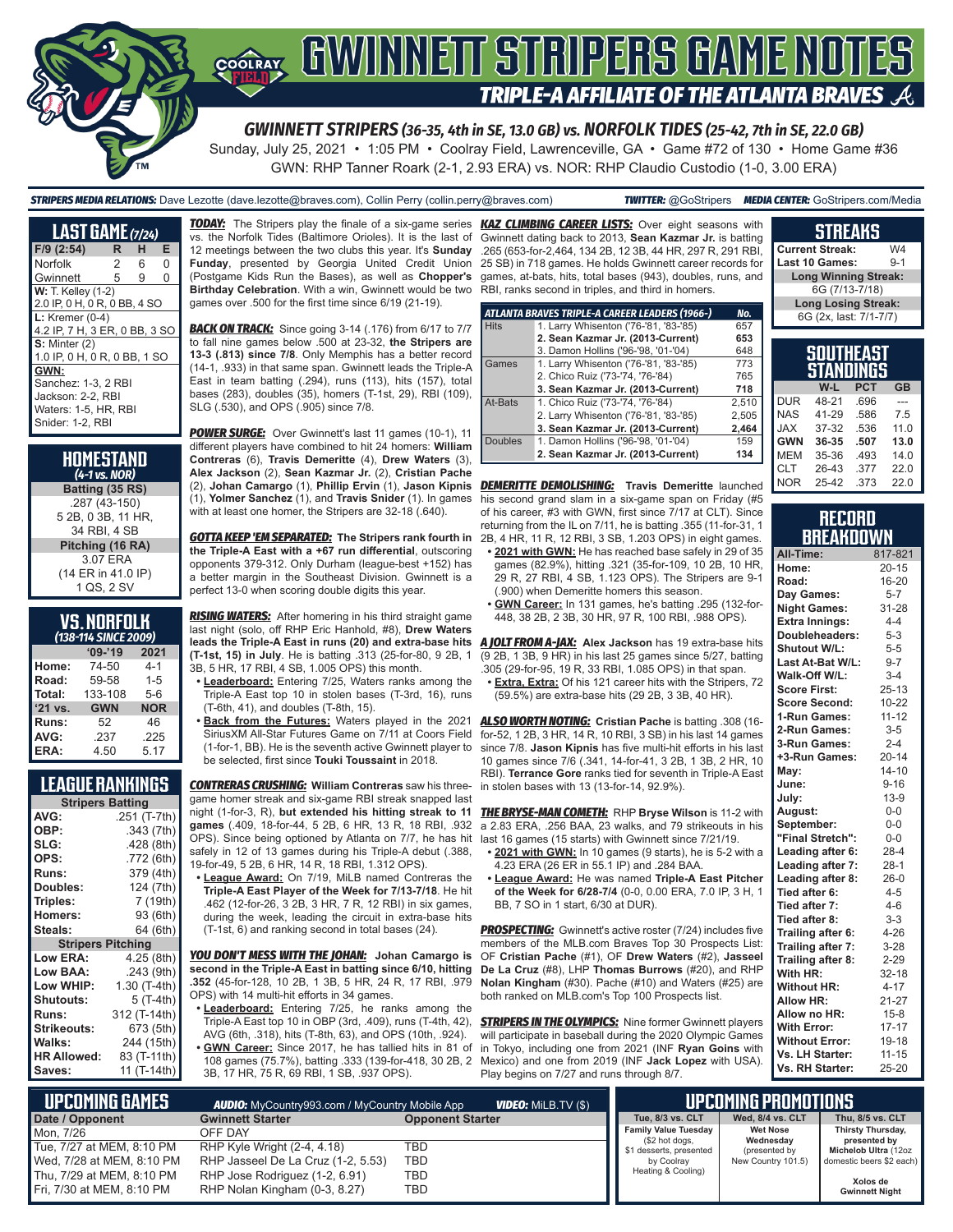

#### *SUNDAY, JULY 25, 2021 VS. NORFOLK*

#### **MANAGER MATT TUIASOSOPO**

**Matt Tuiasosopo** is in his first season as Gwinnett manager and his third season as a coach in the Atlanta Braves organization in 2021. He was named the seventh manager in team history on 3/30/21. Tuiasosopo is both the youngest manager in team history (turned 35 on 5/10) and the first former Gwinnett player to manage the club (hit .221 with 19 HR, 73 RBI in 178 games from 2016-17).

Tuiasosopo made his managerial debut in 2019 with Class-A Rome, leading the club to a 65-74 record and earning Atlanta's Bobby Cox Award for minor league manager of the year. He was set to return to Rome in 2020, but was reassigned to the Braves Alternate Training Site at Coolray Field once the MiLB season was canceled.

| Tuiasosopo's Managerial Career | Games | W-L     | <b>PCT</b> | <b>Plavoffs</b> |
|--------------------------------|-------|---------|------------|-----------------|
| With Gwinnett (1 Season):      | 71    | 36-35   | .507       |                 |
| MiLB Career (2 Seasons):       | 210   | 101-109 | -481       |                 |

*All staff bios available in the 2021 Stripers Media Guide*

| EJECTIONS (2)              |                          |                         |  |  |
|----------------------------|--------------------------|-------------------------|--|--|
| <b>Player/Coach</b>        | Date/Inning              | <b>Umpire</b>           |  |  |
| <b>Ryan Goins</b>          | 5/25 vs. MEM, 7th Inning | <b>HP Clint Vondrak</b> |  |  |
| <b>MGR Matt Tuiasosopo</b> | 6/3 vs. JAX, 8th Inning  | <b>HP Alex Tosi</b>     |  |  |

| TEAM DEFENSE (5TH IN TRIPLE-A EAST)                                                                                         |    |                                 |               |            |            |           |           |
|-----------------------------------------------------------------------------------------------------------------------------|----|---------------------------------|---------------|------------|------------|-----------|-----------|
| <b>PCT</b>                                                                                                                  | G  | TC.                             | <b>PO</b>     | A          | Е          | DP.       | ТP        |
| .983                                                                                                                        | 71 | 2524                            | 1837          | 644        | 43         | 71        |           |
| <b>Catchers</b>                                                                                                             |    | <b>SB</b>                       | $\mathsf{cs}$ | <b>ATT</b> | <b>PCT</b> | <b>PB</b> | W-L       |
| Casteel, Ryan                                                                                                               |    |                                 | 0             |            | .000       | 1         | $1 - 1$   |
| Contreras, William                                                                                                          |    | 3                               | 0             | 3          | .000       | 2         | $7-0$     |
| Jackson, Alex                                                                                                               |    | 10                              | 4             | 14         | .286       |           | $11 - 11$ |
| Lucroy, Jonathan                                                                                                            |    | 18                              | 5             | 23         | .217       |           | $8 - 15$  |
| Martinez, Carlos                                                                                                            |    | 3                               | 0             | 3          | .000       |           | $2 - 1$   |
| Morales, Jonathan                                                                                                           |    | 10                              | 3             | 13         | .231       |           | $7 - 7$   |
| Total:                                                                                                                      |    | 45                              | 12            | 57         | .211       |           | 36-35     |
| <b>Outfield Assists (19):</b><br>Waters (6), Demeritte (4), Ervin (4), Sanchez (2),<br>Almonte (1), Inciarte (1), Pache (1) |    |                                 |               |            |            |           |           |
| Pitcher Pickoffs (2):                                                                                                       |    | $Y.$ Lopez $(1)$ , Muller $(1)$ |               |            |            |           |           |
| <b>Catcher Pickoffs (2):</b><br>Casteel (1), Jackson (1)                                                                    |    |                                 |               |            |            |           |           |

# **STARTS**

| Camargo (24), Jackson (17), Demeritte (13), Lucroy (5), Kipnis (4), Almonte (3),   |                | <b>By Batting Order</b>                                                                                                                                                                                                                                                                                                                                                                            |
|------------------------------------------------------------------------------------|----------------|----------------------------------------------------------------------------------------------------------------------------------------------------------------------------------------------------------------------------------------------------------------------------------------------------------------------------------------------------------------------------------------------------|
|                                                                                    | 1:             | Waters (48), Pache (9), Inciarte (6), Arcia (5), Almonte (1), Ervin (1), Sanchez (1)                                                                                                                                                                                                                                                                                                               |
|                                                                                    | 2:             | Kipnis (22), Pache (20), Arcia (12), Goins (7), Waters (3), Almonte (1),                                                                                                                                                                                                                                                                                                                           |
|                                                                                    |                |                                                                                                                                                                                                                                                                                                                                                                                                    |
|                                                                                    |                |                                                                                                                                                                                                                                                                                                                                                                                                    |
|                                                                                    |                |                                                                                                                                                                                                                                                                                                                                                                                                    |
|                                                                                    | 4:             |                                                                                                                                                                                                                                                                                                                                                                                                    |
|                                                                                    |                | Casteel (3), Contreras (1), Kazmar Jr. (1)                                                                                                                                                                                                                                                                                                                                                         |
| Lucroy (13), Contreras (10), Goins (10), Almonte (8), Jackson (7), Kazmar Jr. (7), | 5:             |                                                                                                                                                                                                                                                                                                                                                                                                    |
|                                                                                    |                |                                                                                                                                                                                                                                                                                                                                                                                                    |
| Kipnis (5), Demeritte (4), Camargo (2), Snider (2), Casteel (1), Ervin (1),        |                |                                                                                                                                                                                                                                                                                                                                                                                                    |
|                                                                                    |                |                                                                                                                                                                                                                                                                                                                                                                                                    |
|                                                                                    |                |                                                                                                                                                                                                                                                                                                                                                                                                    |
|                                                                                    |                |                                                                                                                                                                                                                                                                                                                                                                                                    |
|                                                                                    |                |                                                                                                                                                                                                                                                                                                                                                                                                    |
|                                                                                    |                |                                                                                                                                                                                                                                                                                                                                                                                                    |
|                                                                                    | 9:             |                                                                                                                                                                                                                                                                                                                                                                                                    |
| Casteel (4), Gore (4), Brugman (1), Martinez (1), Unroe (1)                        |                | Kazmar Jr. (2), Martinez (2), Gore (1), Unroe (1)                                                                                                                                                                                                                                                                                                                                                  |
| Starting Pitchers (42), Sanchez (10), Morales (8), Snider (3), Casteel (2),        |                | <b>By Position</b>                                                                                                                                                                                                                                                                                                                                                                                 |
|                                                                                    | C:             | Lucroy (23), Jackson (22), Morales (14), Contreras (7), Martinez (3), Casteel (2)                                                                                                                                                                                                                                                                                                                  |
|                                                                                    | 1B:            | Camargo (32), Casteel (15), Kazmar Jr. (8), Snider (8), Morales (3), Lucroy (2),                                                                                                                                                                                                                                                                                                                   |
|                                                                                    |                | Unroe (2), Goins (1)                                                                                                                                                                                                                                                                                                                                                                               |
|                                                                                    | 2B:            | Kipnis (26), Goins (19), Sanchez (16), Kazmar Jr. (9), Arcia (1)                                                                                                                                                                                                                                                                                                                                   |
|                                                                                    | 3B:            | Kazmar Jr. (23), Camargo (18), Sanchez (17), Goins (8), Arcia (3), Morales (2)                                                                                                                                                                                                                                                                                                                     |
|                                                                                    | SS:            | Arcia (41), Goins (21), Sanchez (7), Camargo (1), Kazmar Jr. (1)                                                                                                                                                                                                                                                                                                                                   |
|                                                                                    | LF:            | Ervin (18), Waters (18), Almonte (9), Snider (7), Gore (6), Kipnis (5), Arcia (4),                                                                                                                                                                                                                                                                                                                 |
|                                                                                    |                | Demeritte (2), Heredia (1), Sanchez (1)                                                                                                                                                                                                                                                                                                                                                            |
|                                                                                    | CF:            | Pache (36), Waters (25), Ervin (5), Inciarte (5)                                                                                                                                                                                                                                                                                                                                                   |
|                                                                                    | RF:            | Demeritte (24), Ervin (15), Waters (12), Almonte (8), Snider (8), Sanchez (3),                                                                                                                                                                                                                                                                                                                     |
|                                                                                    |                | Camargo (1)                                                                                                                                                                                                                                                                                                                                                                                        |
|                                                                                    | DH:            |                                                                                                                                                                                                                                                                                                                                                                                                    |
| Jackson (6), Contreras (5), Kipnis (3), Snider (3), Casteel (2), Demeritte (2),    |                |                                                                                                                                                                                                                                                                                                                                                                                                    |
| Almonte (1), Arcia (1), Brugman (1), Camargo (1), Ervin (1), Inciarte (1),         |                | Lucroy (1), Pache (1)                                                                                                                                                                                                                                                                                                                                                                              |
|                                                                                    | 6:<br>7:<br>8: | Sanchez (1)<br>Goins (17), Ervin (8), Kazmar Jr. (8), Casteel (7), Snider (6), Demeritte (5),<br>Lucroy (5), Almonte (4), Waters (4), Pache (3), Sanchez (3), Jackson (1)<br>Ervin (18), Kazmar Jr. (14), Goins (10), Snider (9), Sanchez (7), Pache (5),<br>Demeritte (3), Casteel (2), Morales (2), Almonte (1)<br>Sanchez (21), Ervin (10), Kazmar Jr. (9), Morales (9), Snider (6), Goins (5), |
|                                                                                    | 3:             | Arcia (33), Camargo (26), Jackson (3), Kipnis (3), Lucroy (3), Demeritte (2),<br>Contreras (1)                                                                                                                                                                                                                                                                                                     |
|                                                                                    |                | Camargo (1), Demeritte (1), Ervin (1), Gore (1), Heredia (1) Sanchez (1)                                                                                                                                                                                                                                                                                                                           |
|                                                                                    |                |                                                                                                                                                                                                                                                                                                                                                                                                    |
|                                                                                    |                |                                                                                                                                                                                                                                                                                                                                                                                                    |
|                                                                                    |                |                                                                                                                                                                                                                                                                                                                                                                                                    |
|                                                                                    |                |                                                                                                                                                                                                                                                                                                                                                                                                    |
|                                                                                    |                |                                                                                                                                                                                                                                                                                                                                                                                                    |

|               |                                                                     |          |           | VS. 2021 OPPONENTS |         |       |         |  |  |  |  |  |  |
|---------------|---------------------------------------------------------------------|----------|-----------|--------------------|---------|-------|---------|--|--|--|--|--|--|
|               | <b>Total</b><br><b>Total</b><br>Home<br>Home<br><b>Road</b><br>Road |          |           |                    |         |       |         |  |  |  |  |  |  |
| <b>CHA</b>    | ---                                                                 | $11 - 1$ | $11 - 1$  | COL                |         |       |         |  |  |  |  |  |  |
| DUR           | $---$                                                               | $1 - 5$  | $1 - 5$   | LOU                | $4 - 2$ | ---   | $4 - 2$ |  |  |  |  |  |  |
| <b>JAX</b>    | $1 - 5$                                                             | $---$    | $1 - 5$   | <b>MW DIV</b>      | $4 - 2$ | $0-0$ | $4 - 2$ |  |  |  |  |  |  |
| <b>IMEM</b>   | $5 - 1$                                                             | $3 - 3$  | $8 - 4$   |                    |         |       |         |  |  |  |  |  |  |
| <b>NAS</b>    | $6-6$                                                               | $0-6$    | $6 - 12$  |                    |         |       |         |  |  |  |  |  |  |
| <b>NOR</b>    | $4 - 1$                                                             | $1 - 5$  | $5-6$     |                    |         |       |         |  |  |  |  |  |  |
| <b>SE DIV</b> | $16 - 13$                                                           | 16-20    | $32 - 33$ |                    |         |       |         |  |  |  |  |  |  |

### **LAST AT-BAT WINS** *(9)*

| The Stripers are 9-7 (.563) in games decided in the last at-bat in 2021. |                          |                                         |  |  |  |  |  |  |  |
|--------------------------------------------------------------------------|--------------------------|-----------------------------------------|--|--|--|--|--|--|--|
| Date/Opponent                                                            | <b>Score</b>             | <b>Game-Winning Play</b>                |  |  |  |  |  |  |  |
| 5/4 at Charlotte                                                         | 10-9 (12th)              | Almonte scores on E4 (Reynolds)         |  |  |  |  |  |  |  |
| 5/9 at Charlotte                                                         | 12-9 (10th)              | Camargo RBI single                      |  |  |  |  |  |  |  |
| 5/14 vs. Louisville                                                      | $2-1$ (8th)              | Arcia solo HR                           |  |  |  |  |  |  |  |
| 5/16 vs. Louisville                                                      | 5-4 $(9th)*$             | Arcia walk-off solo HR                  |  |  |  |  |  |  |  |
| 5/25 vs. Memphis                                                         | $2-1$ (9th) <sup>*</sup> | Kazmar walk-off single                  |  |  |  |  |  |  |  |
| 6/9-G2 at Memphis                                                        | $3-1$ (8th)              | Waters RBI single                       |  |  |  |  |  |  |  |
| 6/18 vs. Nashville                                                       | 8-7 (10th)*              | Arcia scores on E4 (Hiura on Lucroy FC) |  |  |  |  |  |  |  |
| 6/30 at Durham                                                           | $2-1$ (9th)              | Pache RBI single                        |  |  |  |  |  |  |  |
| 7/18 at Charlotte                                                        | 13-12 (9th)              | Contreras RBI double                    |  |  |  |  |  |  |  |
|                                                                          |                          |                                         |  |  |  |  |  |  |  |

*\*Denotes "walk-off" win*

*Lucroy, Jonathan* Martinez, Carlos Morales, Jonathan Pache, Cristian Sanchez, Yolmer Snider, Travis Unroe, Riley Waters, Drew

**Pitchers (30) Position (23)**

### **GWINNETT PLAYERS USED** *(53 IN 2021)*

|                     | Pitchers (30)    | Pos                |
|---------------------|------------------|--------------------|
| Arano, Victor       | Kingham, Nolan   | Almonte, Abraham   |
| Biddle, Jesse       | Lee, Dylan       | Arcia, Orlando     |
| Bradford. Chasen    | Lopez, Yoan      | Brugman, Jaycob    |
| Burrows, Thomas     | Martin, Chris    | Camargo, Johan     |
| Chavez, Jesse       | Minter, A.J.     | Casteel, Ryan      |
| Davidson, Tucker    | Muller, Kyle     | Contreras, William |
| De La Cruz, Jasseel | Newcomb, Sean    | Demeritte, Travis  |
| Edwards Jr Carl     | Roark, Tanner    | Ervin, Phillip     |
| Flaa, Jav           | Rodriguez, Jose  | Goins, Ryan        |
| Greene, Shane       | Santana, Edgar   | Gore, Terrance     |
| Hernandez, Daysbel  | Tice, Ty         | Heredia, Guillermo |
| Horacek, Mitch      | Toussaint, Touki | Inciarte, Ender    |
| Johnstone, Connor   | Webb, Jacob      | Jackson, Alex      |
| Jones, Nate         | Wilson, Bryse    | Kazmar Jr., Sean   |
| Kelley, Trevor      | Wright, Kyle     | Kipnis, Jason      |

*Italics = Player no longer in Braves organization*

### **BASS-LANTA**

**ATLANTA BRAVES REHAB ASSIGNMENTS** *(6 IN 2021)* **Player Injury (IL Date)** RHP Chris Martin RT Shoulder Inflammation (4/7) 5/5-5/11<br>CF Ender Inciarte Strained I T Hamstring (4/17) 5/6-5/12 OF Ender Inciarte Strained LT Hamstring (4/17) 5/6-5<br>OF Guillermo Heredia RT Hamstring Inflammation (5/1) 5/14 OF Guillermo Heredia RT Hamstring Inflammation (5/1) 5/14<br>C Alex Jackson Strained LT Hamstring (5/2) 5/21-6/9, 6/30-7/20 C Alex Jackson Strained LT Hamstring (5/2) 5/21-6/9,<br>OF Cristian Pache RT Hamstring Inflammation (5/14) 5/29-6/1 OF Cristian Pache RT Hamstring Inflammation (5/14)<br>RHP Touki Toussaint RT Shoulder Strain (3/26) RT Shoulder Strain (3/26) 6/22-7/15 **26 players have played for both Gwinnett and Atlanta in 2021:** OF Abraham Almonte INF/OF Orlando Arcia LHP Jesse Biddle INF Johan Camargo RHP Jesse Chavez C William Contreras LHP Tucker Davidson RHP Carl Edwards Jr. RHP Jay Flaa RHP Shane Greene OF Guillermo Heredia OF Ender Inciarte C Alex Jackson RHP Nate Jones INF Sean Kazmar Jr. C Jonathan Lucroy RHP Chris Martin LHP Kyle Muller (MLB Debut) LHP Sean Newcomb OF Cristian Pache RHP Edgar Santana RHP Ty Tice RHP Touki Toussaint RHP Jacob Webb RHP Bryse Wilson RHP Kyle Wright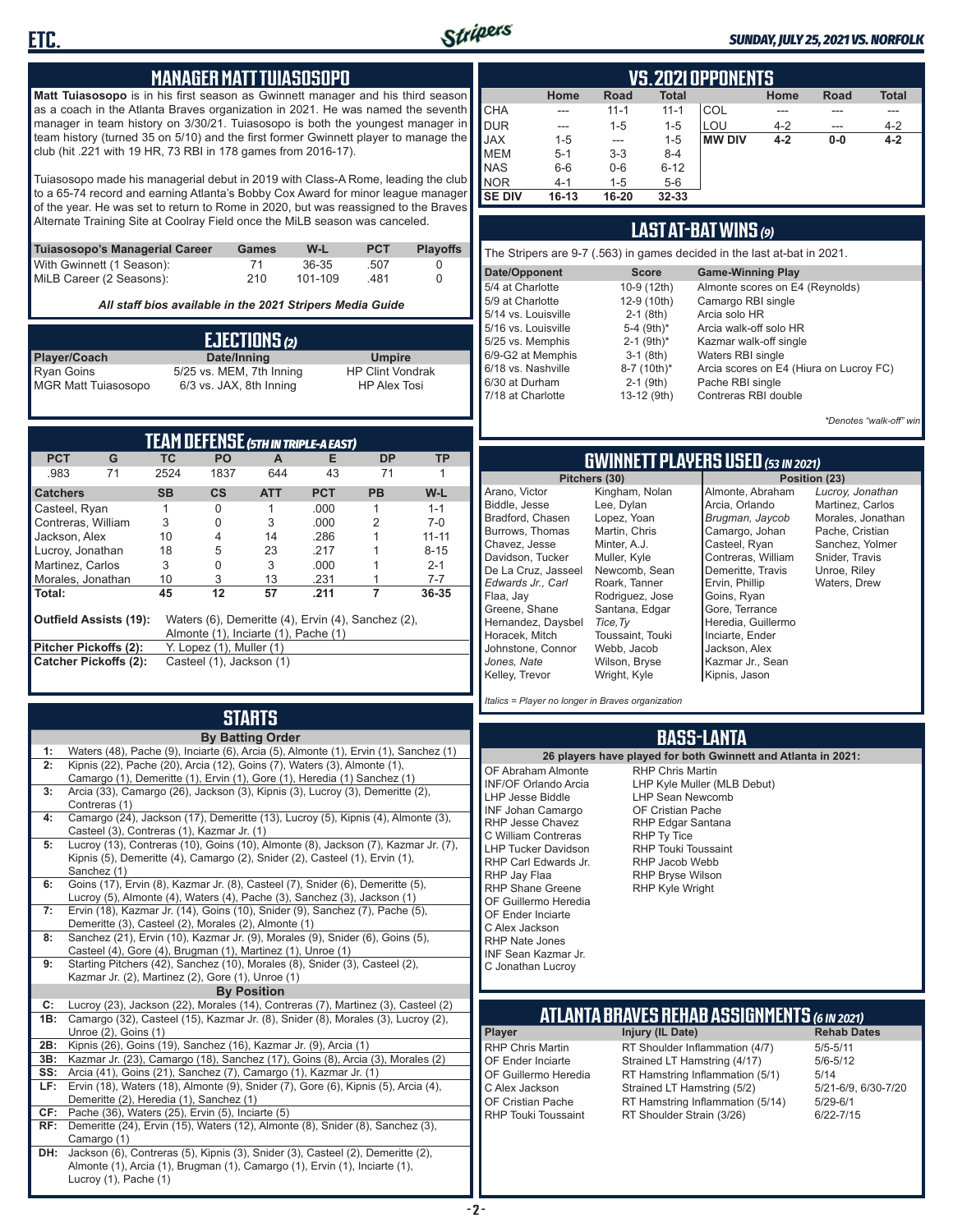# **STARTING PITCHER**



#### *SUNDAY, JULY 25, 2021 VS. NORFOLK*

# **57****TANNER ROARK**

|         |     | QV TANNLITIOANII                                                   | ON BRAVES 40-MAN ROSTER |
|---------|-----|--------------------------------------------------------------------|-------------------------|
| $B/T$ : | R/R | <b>BORN:</b> 10/5/86 in Wilmington, IL (Age 34)                    |                         |
| HT:     | հ-2 | <b>ACQUIRED:</b> Signed by the Atlanta Braves as a MiLB free agent |                         |
| WT:     | 238 | (5/11/21)  Originally the Texas Rangers' 25th-round pick in 2008.  |                         |

*TODAY'S START:* Roark makes his second start and 15th appearance with Gwinnett in the finale of a six-game series vs. Norfolk ... It is his 39th career Triple-A start (13- 19, 4.20 ERA in 38 starts with SYR, GWN) ... Before making a spot start on 7/17 at Charlotte, his last Triple-A start was on 8/2/13 with Syracuse at Louisville (ND, 6.0 IP, 8 H, 3 R, 2 ER, 1 HR, 0 BB, 5 SO in 7-6 loss in 10 innings).

*2021 SEASON:* Was a member of the Toronto Blue Jays' Opening Day Roster ... Went 0-1 with a 6.43 ERA (5 ER in 7.0 IP) in three games (1 start) before being released on 5/3 ... Signed by Atlanta and assigned to Gwinnett on 5/23 ... Went 1-1 with a 3.46 ERA (5 ER in 13.0 IP) in six relief outings with the Stripers from 5/23-6/20 ... Had his contract selected by the Braves on 6/24, but did not pitch before being optioned back to Gwinnett on 6/27 ... Since returning to Triple-A, is 1-0 with a 2.70 ERA (3 ER in 10.0 IP) in six games, including a spot start on 7/17 at Charlotte (2.0 IP, 0 H, 0 R).

*2020 SEASON:* Made 11 starts in his first season with Toronto, going 2-3 with a 6.80 ERA (14 ER in 47.2 IP), 1.74 WHIP, and .309 BAA ... Earned victories on 7/28 at Washington (5.0 IP, 3 H, 1 ER, 0 BB, 5 SO in 5-1 win) and 8/19 at Baltimore (5.0 IP, 9 H, 2 R, 1 ER, 1 BB, 5 SO in 5-2 win).

*MLB CAREER HIGHLIGHTS:* **2013-18:** Went 64-54 with a 3.59 ERA in 182 games (141 starts) with Washington ... Had three double-digit win seasons with the Nationals, 2014 (15-10, 2.85 ERA in 31 starts), 2016 (16-10, 2.83 ERA in 34G, 33 starts), and 2017 (13- 11, 4.67 ERA in 32G, 30 starts) ... **Finished 10th in NL Cy Young voting in 2016** ... Pitched for Washington in the NLDS in 2014 (0-1, 3.38 ERA in 2G vs. San Francisco) and 2016 (0-0, 4.15 ERA in 1 start vs. Los Angeles Dodgers) ... **2019:** Made 31 starts between Cincinnati (6-7, 4.24 ERA in 21 starts) and Oakland (4-3, 4.58 ERA in 10 starts) ... **2020-21:** With Toronto, went 2-4 with a 6.75 ERA in 14 games (12 starts).

|                     | <b>ROARK'S OVERALL STATS</b>                                                                            |           |      |         |     |     |     |      |      |  |  |  |  |  |
|---------------------|---------------------------------------------------------------------------------------------------------|-----------|------|---------|-----|-----|-----|------|------|--|--|--|--|--|
| Year                | <b>WHIP</b><br><b>HR</b><br>G/GS<br><b>ERA</b><br><b>BB</b><br><b>SO</b><br><b>BAA</b><br>$W-L$<br>Team |           |      |         |     |     |     |      |      |  |  |  |  |  |
| 2021                | TORONTO (MLB)                                                                                           | $0 - 1$   | 6.43 | 3/1     | 3   |     | 5   | 241  | 1 29 |  |  |  |  |  |
|                     | Gwinnett (AAA)                                                                                          | $2 - 1$   | 2.93 | 14/1    |     | 10  | 30  | .269 | 1.37 |  |  |  |  |  |
| MiLB Career:        |                                                                                                         | $51 - 41$ | 3.73 | 179/99  | 56  | 208 | 599 | .257 | 1.27 |  |  |  |  |  |
| <b>IMLB Career:</b> |                                                                                                         | 76-68     | 385  | 227/184 | 143 | 339 | 936 | 254  | 1.26 |  |  |  |  |  |

|                 | <b>ROARK'S 2021 SPLITS (WITH GWINNETT)</b> |           |                     |  |  |  |  |  |  |  |  |
|-----------------|--------------------------------------------|-----------|---------------------|--|--|--|--|--|--|--|--|
| Home:           | 1-1, 3.60 ERA (7G)                         | Road:     | 1-0, 2.13 ERA (7G)  |  |  |  |  |  |  |  |  |
| Day:            | 0-0, 0.00 ERA (3G)                         | Night:    | 2-1, 3.68 ERA (11G) |  |  |  |  |  |  |  |  |
| <b>Starter:</b> | $0-0$ , $0.00$ ERA $(1G)$                  | Reliever: | 2-1, 3.16 ERA (13G) |  |  |  |  |  |  |  |  |
| Vs. LHB:        | .235 BAA, 0 HR                             | Vs. RHB:  | .286 BAA, 2 HR      |  |  |  |  |  |  |  |  |

| <b>ROARK VS. NORFOLK</b> |                                                                                 |      |  |  |      |    |   |  |  |    |  |  |  |  |
|--------------------------|---------------------------------------------------------------------------------|------|--|--|------|----|---|--|--|----|--|--|--|--|
|                          | W-L<br><b>ER</b><br><b>HR</b><br>BB<br><b>SO</b><br><b>ERA</b><br>GS<br>ΙP<br>G |      |  |  |      |    |   |  |  |    |  |  |  |  |
| 2012 (w/SYR):            | $0 - 0$                                                                         | 4.50 |  |  | 6.0  | 9  |   |  |  | 5  |  |  |  |  |
| 2013 (w/SYR):            | $0 - 0$                                                                         | 4.05 |  |  | 6.2  | 5  |   |  |  |    |  |  |  |  |
| 2021 (w/GWN):            | $1 - 0$                                                                         | 0.00 |  |  | 2.0  |    |   |  |  |    |  |  |  |  |
| I Career:                | $1 - 0$                                                                         | 3.68 |  |  | 14.2 | 15 | 6 |  |  | 14 |  |  |  |  |

|             | <b>ROARK'S HIGHS &amp; LOWS</b> |                           |  |  |  |  |  |  |  |  |  |
|-------------|---------------------------------|---------------------------|--|--|--|--|--|--|--|--|--|
|             | <b>Season</b>                   | Career (MiLB and MLB)     |  |  |  |  |  |  |  |  |  |
| IP:         | 3.0 (3x, last: 6/4 vs. JAX)     | 9.0 (4/26/14, WSH vs. SD) |  |  |  |  |  |  |  |  |  |
| Iso:        | 5 (6/20 vs. NAS)                | 15 (4/23/16, WSH vs. MIN) |  |  |  |  |  |  |  |  |  |
| BB:         | 2 (7/17 at CLT)                 | 6 (5/27/12, SYR vs. COL)  |  |  |  |  |  |  |  |  |  |
| IH:         | 8 (6/1 vs. JAX)                 | 13 (7/13/19, CIN at COL)  |  |  |  |  |  |  |  |  |  |
| IER:        | 5 (2x, last: 6/1 vs. JAX)       | 10 (4/18/13, SYR vs. BUF) |  |  |  |  |  |  |  |  |  |
| Low-Hit CG: |                                 | 3 (4/26/14, WSH vs. SD)   |  |  |  |  |  |  |  |  |  |
| Low-ER CG:  |                                 | 0 (4/26/14, WSH vs. SD)   |  |  |  |  |  |  |  |  |  |

| ROARK'S 2021 STARTS (ALL LEVELS) |             |               |           |   |    |    |           |       |  |           |              |              |                                                       |
|----------------------------------|-------------|---------------|-----------|---|----|----|-----------|-------|--|-----------|--------------|--------------|-------------------------------------------------------|
| <b>Team</b>                      | Date/Opp.   | <b>Result</b> | <b>IP</b> | н | R. | ER | <b>HR</b> | BB SO |  | NP-S      | Opp. Starter | <b>Final</b> | <b>Notes</b>                                          |
| TOR.                             | 4/6 at TEX  | ∩-1           | 3.0       |   |    |    |           |       |  | 59-34     | Dane Dunning | 4-7          | Allowed a pair of 2-run homers to Nate Lowe.          |
| <b>GWN</b>                       | 7/17 at CLT | <b>ND</b>     | 2.0       |   |    |    |           |       |  | $32 - 19$ | Mike Wright  |              | W, 11-3 First AAA start since 8/2/13 with SYR at LOU. |
|                                  |             |               |           |   |    |    |           |       |  |           |              |              |                                                       |

|                     | <b>STRIPERS STARTING PITCHERS (11 IN 2021)</b> |            |           |    |                 |                       |                            |                                                     |  |  |  |  |  |
|---------------------|------------------------------------------------|------------|-----------|----|-----------------|-----------------------|----------------------------|-----------------------------------------------------|--|--|--|--|--|
| <b>Pitcher</b>      | W-L                                            | <b>ERA</b> | <b>GS</b> | QS | <b>Team W-L</b> | <b>Run Support</b>    | <b>Last Gwinnett Start</b> | <b>Final Line</b>                                   |  |  |  |  |  |
| Burrows. Thomas     | $0-0$                                          | 0.00       |           |    | $1 - 0$         | $0.00$ RPG $(0$ Tot.) | 7/21-G1 vs. NOR (ND)       | 1.0 IP, 0 H, 1 R, 0 ER, 3 BB, 2 SO (32p/13s)        |  |  |  |  |  |
| Davidson, Tucker    | $2 - 1$                                        | 0.90       | 3         | 3  | $2 - 1$         | 5.33 RPG (16 Tot.)    | 5/23 at NAS (L)            | 6.0 IP, 1 H, 1 R, 1 ER, 1 BB, 9 SO, 1 HR (82p/51s)  |  |  |  |  |  |
| De La Cruz, Jasseel | $0 - 2$                                        | 5.97       | 11        |    | $6 - 5$         | 2.36 RPG (26 Tot.)    | 7/22 vs. NOR (ND)          | 4.0 IP. 4 H. 0 R. 0 BB. 5 SO. 1 BK (64p/42s)        |  |  |  |  |  |
| Johnstone, Connor   | 1-6                                            | 7.63       | 10        |    | $3 - 7$         | 2.00 RPG (20 Tot.)    | 6/23-G2 at NOR (L)         | 2.2 IP. 7 H. 5 R. 5 ER. 1 BB. 2 SO. 2 HR (49p/34s)  |  |  |  |  |  |
| Kingham, Nolan      | $0 - 3$                                        | 8.27       | 4         | 0  | $1 - 3$         | $0.75$ RPG $(3$ Tot.) | 7/24 vs. NOR (ND)          | 4.0 IP, 5 H, 2 R, 2 ER, 1 BB, 1 SO, 1 HBP (74p/50s) |  |  |  |  |  |
| Muller, Kyle        | $2 - 2$                                        | 3.92       | 9         |    | $7-2$           | 4.22 RPG (38 Tot.)    | 7/14 at CLT (ND)           | 4.0 IP. 1 H, 0 R, 2 BB, 4 SO, 1 WP (71p/44s)        |  |  |  |  |  |
| Roark, Tanner       | $0-0$                                          | 0.00       |           |    | $1 - 0$         | 3.00 RPG (3 Tot.)     | 7/17 at CLT (ND)           | 2.0 IP, 0 H, 0 R, 2 BB, 3 SO, 1 HBP (32p/19s)       |  |  |  |  |  |
| Rodriguez, Jose     | $1 - 2$                                        | 7.61       |           |    | $3 - 4$         | 3.29 RPG (23 Tot.)    | 7/23 vs. NOR (W)           | 5.0 IP, 1 H, 0 R, 2 BB, 5 SO, 1 HBP (78p/50s)       |  |  |  |  |  |
| Toussaint. Touki    | $2 - 1$                                        | 4.32       | 4         | 2  | $2 - 2$         | 3.50 RPG (14 Tot.)    | 7/13 at CLT (W)            | 6.0 IP, 3 H, 2 R, 2 ER, 3 BB, 7 SO, 1 HR (89p/54s)  |  |  |  |  |  |
| Wilson, Bryse       | $4 - 2$                                        | 4.47       | 9         | 3  | $6 - 3$         | 3.00 RPG (27 Tot.)    | 7/7 vs. NAS (ND)           | 5.0 IP, 8 H, 5 R, 5 ER, 2 BB, 2 SO, 2 HR (81p/50s)  |  |  |  |  |  |
| Wright, Kyle        | $2 - 4$                                        | 4.18       | 12        | 3  | $4 - 8$         | 1.92 RPG (23 Tot.)    | 7/21-G1 vs. NOR (L)        | 6.0 IP, 4 H, 2 R, 2 ER, 3 BB, 5 SO, 1 HR (95p/57s)  |  |  |  |  |  |
| Total:              | $14 - 23$                                      | 5.01       | 71        | 13 | 36-35           | 2.72 RPG (193 Tot.)   |                            |                                                     |  |  |  |  |  |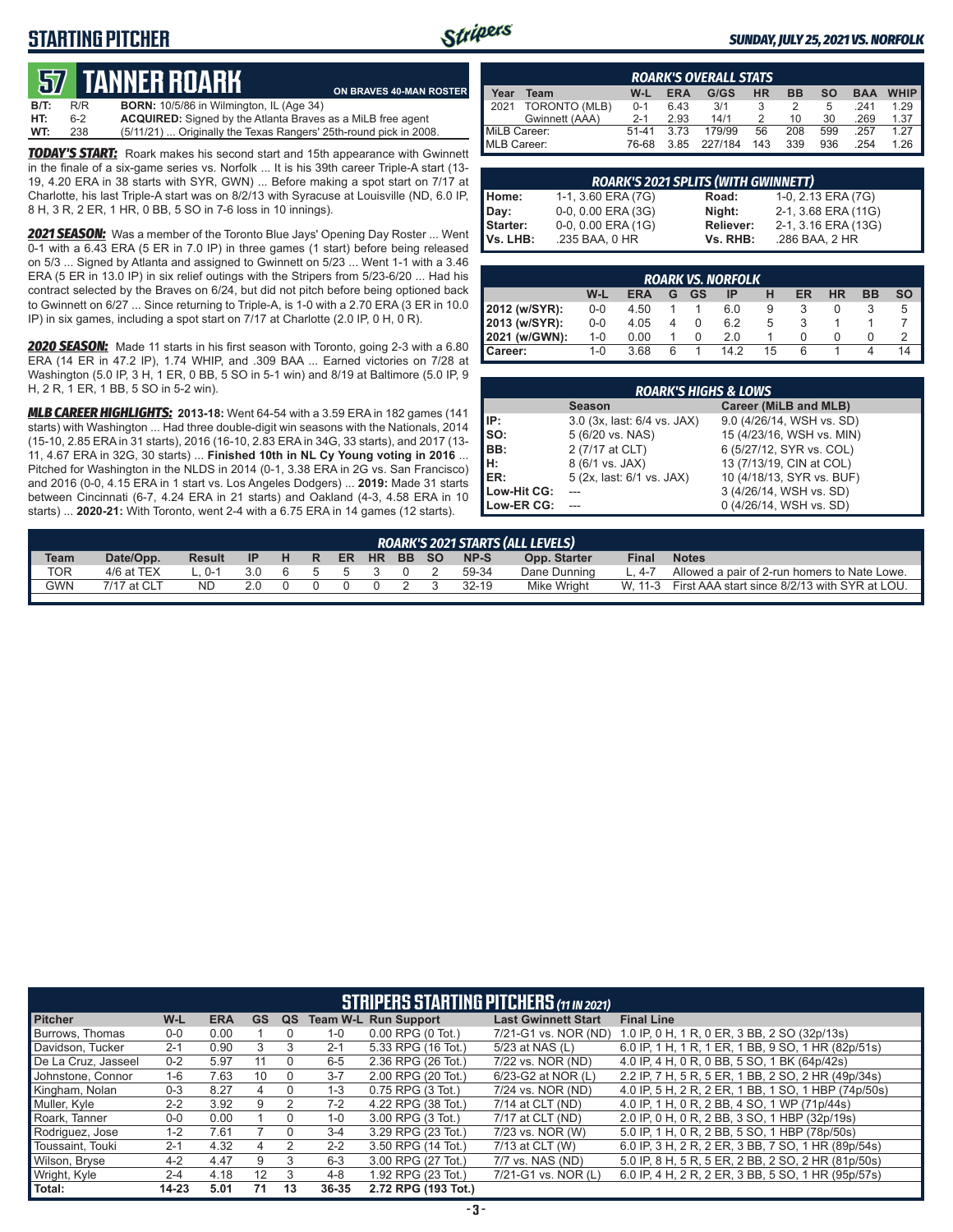## **BULLPEN**



#### *SUNDAY, JULY 25, 2021 VS. NORFOLK*

|                                 | <b>STRIPERS PITCHING BREAKDOWN</b>                                                      |      |       |             |     |    |                                 |     |      |  |  |  |  |
|---------------------------------|-----------------------------------------------------------------------------------------|------|-------|-------------|-----|----|---------------------------------|-----|------|--|--|--|--|
|                                 | <b>SO</b><br><b>BAA</b><br>W-L<br><b>HR</b><br><b>BB</b><br><b>ERA</b><br>ER<br>IP<br>R |      |       |             |     |    |                                 |     |      |  |  |  |  |
| Starters:                       | $14 - 23$                                                                               | 5.01 | 300.0 | 176         | 167 | 46 | 127                             | 308 | .260 |  |  |  |  |
| Relievers:                      | $22-12$                                                                                 | 3.52 | 312.1 | 136         | 122 | 37 | 117                             | 365 | .225 |  |  |  |  |
| l Total:                        | 36-35                                                                                   | 4.25 | 612.1 | 312         | 289 | 83 | 244                             | 673 | 243  |  |  |  |  |
| <b>Saves/Opp: 11/22 (50.0%)</b> |                                                                                         |      |       | Holds: $26$ |     |    | <b>IR/Scored: 53/21 (39.6%)</b> |     |      |  |  |  |  |

| <b>PITCHING BY MONTH</b> |          |            |       |     |     |           |           |           |            |
|--------------------------|----------|------------|-------|-----|-----|-----------|-----------|-----------|------------|
|                          | W-L      | <b>ERA</b> | IP    | R   | ER  | <b>HR</b> | <b>BB</b> | <b>SO</b> | <b>BAA</b> |
| May:                     | 14-10    | 3.50       | 211.0 | 90  | 82  | 28        | 65        | 240       | .222 I     |
| June:                    | $9 - 16$ | 4.55       | 213.2 | 115 | 108 | 26        | 94        | 223       | .263       |
| July:                    | $13-9$   | 4.75       | 187.2 | 107 | 99  | 29        | 85        | 210       | .243       |
| August:<br>September:    |          |            |       |     |     |           |           |           |            |

| <b>RELIEF SUMMARY (CURRENT STRIPERS ONLY, GWINNETT STATS ONLY)</b> |         |            |    |    |            |        |              |                    |                                                     |                         |
|--------------------------------------------------------------------|---------|------------|----|----|------------|--------|--------------|--------------------|-----------------------------------------------------|-------------------------|
| <b>Pitcher</b>                                                     | W-L     | <b>ERA</b> | G  | GF | <b>HLD</b> | SV/OPP | <b>IR/RS</b> | <b>Last Outing</b> | <b>Last Final Line</b>                              | <b>Scoreless Streak</b> |
| Arano, Victor                                                      | $0 - 1$ | 4.08       | 17 | 6  | 3          | 1/3    | 2/0          | 7/15 at CLT        | 1.0 IP, 0 H, 0 R, 0 BB, 2 SO (14p/9s)               | 1G (1.0 IP)             |
| Biddle, Jesse (L)                                                  | $0 - 1$ | 2.45       | 15 |    |            | 0/1    | 7/3          | 7/22 vs. NOR       | 1.0 IP, 1 H, 1 R, 1 ER, 1 BB, 2 SO, 1 WP (31p/19s)  | $-1G$                   |
| Bradford, Chasen                                                   | $3-0$   | 3.78       | 22 | 3  | 5          | 0/1    | 2/2          | 7/23 vs. NOR       | 2.0 IP, 1 H, 1 R, 0 ER, 0 BB, 4 SO, 1 WP (31p/22s)  | $-3G$                   |
| Burrows, Thomas (L)                                                | $2 - 0$ | 3.08       | 19 |    | 3          | 0/0    | 15/6         | 7/17 at CLT        | 1.2 IP, 1 H, 1 R, 1 ER, 2 BB, 3 SO (31p/18s)        | $-1G$                   |
| De La Cruz, Jasseel                                                | $1 - 0$ | l.93       |    |    |            | 0/0    | 0/0          | 7/10 vs. NAS       | 3.0 IP, 0 H, 0 R, 3 BB, 3 SO (49p/28s)              | 2G (4.0 IP)             |
| Flaa, Jay                                                          | $0 - 1$ | 6.61       | 16 | 5  | 2          | 1/1    | 2/0          | 7/23 vs. NOR       | 0.1 IP, 2 H, 5 R, 5 ER, 2 BB, 0 SO, 1 HBP (26p/12s) | $-2G$                   |
| Horacek, Mitch (L)                                                 | $1 - 2$ | 5.54       |    | 2  |            | 0/0    | 3/3          | 7/23 vs. NOR       | 1.2 IP, 1 H, 2 R, 2 ER, 1 BB, 1 SO, 1 HR (29p/16s)  | $-1G$                   |
| Johnstone, Connor                                                  | $1 - 0$ | .35        |    |    |            | 0/0    | 5/3          | 7/21 vs. NOR       | 2.0 IP, 1 H, 1 R, 1 ER, 0 BB, 1 SO (32p/21s)        | $-1G$                   |
| Kelley, Trevor                                                     | $1 - 2$ | l.99       | 19 |    | 3          | 0/1    | 4/1          | 7/24 vs. NOR       | Win, 2.0 IP, 0 H, 0 R, 0 BB, 4 SO (29p/18s)         | 5G (6.0 IP)             |
| Lee, Dylan (L)                                                     | $3-0$   | 2.17       | 20 |    | 3          | 0/1    | 3/0          | 7/24 vs. NOR       | Hold, 1.0 IP, 0 H, 0 R, 1 BB, 2 SO, 1 WP (18p/10s)  | 3G (4.0 IP)             |
| Lopez, Yoan                                                        | $3-2$   | 4.30       | 15 |    |            | 0/1    | 2/2          | 7/22 vs. NOR       | 1.0 IP, 1 H, 0 R, 0 BB, 0 SO (10p/7s)               | 2G (2.0 IP)             |
| Minter, A.J. (L)                                                   | $0 - 0$ | 0.00       |    | 2  |            | 2/2    | 0/0          | 7/24 vs. NOR       | Save, 1.0 IP, 0 H, 0 R, 0 BB, 1 SO (13p/8s)         | 2G (2.0 IP)             |
| Roark, Tanner                                                      | $2 - 1$ | 3.16       | 13 |    |            | 1/2    | 0/0          | 7/22 vs. NOR       | Win, 2.0 IP, 1 H, 0 R, 0 BB, 2 SO (23p/16s)         | 1G (2.0 IP)             |
| Rodriguez, Jose                                                    | $0 - 0$ | 3.60       |    |    |            | 0/0    | 0/0          | 5/26 vs. MEM       | 1.0 IP, 2 H, 1 R, 1 ER, 0 BB, 1 SO, 1 HR (13p/10s)  | $-2G$                   |
| Webb, Jacob                                                        | $0 - 1$ | 2.93       | 15 | 13 |            | 3/3    | 0/0          | 7/24 vs. NOR       | Hold, 1.0 IP, 1 H, 0 R, 0 BB, 3 SO (21p/15s)        | 3G (3.0 IP)             |

| <b>SCORELESS INNINGS STREAKS (10-PLUS INNINGS)</b> |           |                   |                       |  |  |  |  |  |
|----------------------------------------------------|-----------|-------------------|-----------------------|--|--|--|--|--|
| <b>Pitcher</b>                                     | Length    | <b>Dates</b>      | <b>Stats</b>          |  |  |  |  |  |
| Bradford, C.                                       | 16.0 IP   | 5/7-6/13 (10G)    | 1-0, 6 H, 3 BB, 12 SO |  |  |  |  |  |
| Wright, K                                          | $12.0$ IP | 5/25-6/5 (3GS)    | 1-0, 11 H, 3 BB, 8 SO |  |  |  |  |  |
| Roark, T.                                          | $11.0$ IP | $6/4 - 6/20$ (5G) | 1-0, 8 H, 4 BB, 11 SO |  |  |  |  |  |

# **54 VICTOR ARANO** *- RHP - 26 YRS - COSAMALOAPAN, MEXICO*

- **• 2021 with GWN: 5/14 vs. LOU:** Earned GWN's first save of 2021 (1.0 IP, 1 H). **• 2021 with ATL:** Recalled on 5/8, but did not pitch ... Optioned on 5/10 ... DFA'd and outrighted to Gwinnett on 6/6.
- **• Spring Training:** 0-1, 34.71 ERA, .538 BAA, 1 SV in 3G with Atlanta.
- **• 2020:** Was a member of Philadelphia's 60-man player pool, but spent the entire year at the Alternate Site in Lehigh Valley ... DFA'd by the Phillies on 1/18.
- **• 2019:** Limited to just 6G with Triple-A Lehigh Valley (2-0, 0.00 ERA in 3G) and Philadelphia (1-0, 3.86 ERA in 3G) ... Was on injured list from 4/20-end of season (right elbow inflammation).
- **• Acquired:** Claimed off waivers from Philadelphia (1/22/21) ... Originally signed by the Los Angeles Dodgers as a non-drafted free agent (4/4/13).
- **• MLB Career:** 3-2, 2.65 ERA, .224 BAA, 3 SV in 73G with Philadelphia (2017-19).

### **48 JESSE BIDDLE** *- LHP - 29 YRS - PHILADELPHIA, PA*

- **• 2021 with GWN: 5/22-6/13:** Posted a 1.50 ERA (1 ER in 6.0 IP) over 6G ... **6/23- 7/17:** Had a 0.00 ERA (0 ER in 5.1 IP) and .211 BAA (4 H, 3 BB, 12 SO) over 6G. **• 2021 with ATL:** Had his contract selected on 4/17, pitched in 8G with the Braves
- (0-0, 8.44 ERA, 10 ER in 10.2 IP) ... DFA'd on 5/17, outrighted to Gwinnett on 5/19. **• Spring Training:** 0-0, 3.00 ERA, .257 BAA, 2 SV in 9G with Cincinnati ... Released
- on 3/26 after re-signing as MiLB FA on 12/11/20. **• 2020:** Opened the year at Cincinnati's Alternate Training Site ... Contract selected on 8/25 (0-0, 0.00 ERA, 0 ER in 0.2 IP in 1G) ... Placed on 10-day injured list on
- 8/29 (left shoulder impingement) and missed the remainder of the year. **• Acquired:** MiLB FA (4/2/21) ... Originally Philadelphia's 1st-round pick (27th
- overall) in 2010 out of Germantown Friends High School (Philadelphia, PA). **• MLB Career:** 6-2, 5.07 ERA, .261 BAA, 1 SV in 99G with ATL (2018-19, 2021), SEA (2019), TEX (2019), CIN (2020).

# **28 CHASEN BRADFORD** *- RHP - 31 YRS - LAS VEGAS, NV*

- **• 2021 with GWN:** All 3 of his wins have been 2.0-IP outings: 5/15 vs. LOU (1 H, 0 R, 2 SO), 6/16 vs. NAS (3 H, 1 ER, 3 SO), and 6/24 at NOR (0 H, 0 R, 1 BB, 3 SO) ... **5/7-6/13:** Posted team-best 16.0-IP scoreless streak over 10G (6 H, 3 BB, 12 SO).
- **• 2020:** Re-signed by Seattle to an MiLB deal on 1/15, but was not included on the Mariners' 60-man player pool ... Did not play.
- **• 2019:** Split time between Seattle (0-0, 4.86 ERA, 1 SV in 12G) and Triple-A Tacoma (0-0, 6.75 ERA, 1 SV in 5G).
- **• Acquired:** MiLB FA (3/15/21) ... Originally the New York Mets' 35th round pick in 2011 out of the University of Central Florida.
- **• MLB Career:** 7-0, 3.89 ERA, .253 BAA, 1 SV in 86G with NYM, SEA (2017-19).

| PITCHER AWARDS & HONORS |                                     |                         |  |  |  |  |  |
|-------------------------|-------------------------------------|-------------------------|--|--|--|--|--|
| <b>Pitcher</b>          | <b>Award/Date</b>                   | <b>Stats</b>            |  |  |  |  |  |
| Wilson, B.              | AAA East Pitcher of Week (6/28-7/4) | 0-0, 7.0 IP, 0 ER, 7 SO |  |  |  |  |  |

# **49 THOMAS BURROWS** *- LHP - 26 YRS - FLORENCE, AL*

- **• 2021 with GWN: 5/26 vs. MEM:** Earned his first win (1.0 IP, 0 H, 0 R, 2 SO) ... **6/20-7/2:** Struck out 12 over 7.0 scoreless IP (3 H, 1 BB) in 5G ... **7/15 at CLT:** Improved to 2-0 (1.0 IP, 0 H, 0 R, 0 BB, 1 SO) in 11-10 win ... **7/21-G2 vs. NOR:** Made the first start of his pro career (ND, 1.0 IP, 0 H, 1 R, 0 ER, 3 BB, 2 SO).
- **• MLB.com Prospect Rankings:** #20 (Braves Top 30).
- **• Spring Training:** 0-1, 6.75 ERA, .222 BAA, 0 SV in 4G with Atlanta.
- **• 2020:** Was an NRI to Spring Training, but not included on 60-man player pool.
- **• 2019:** Went 2-4 with a 4.42 ERA, .221 BAA, and 7 saves (7-for-9) in 43G between Double-A Mississippi and Gwinnett ... Stranded 16 of 17 inherited runners with the Stripers (94.1%) ... Won Atlanta's Bill Lucas Award for community service.
- **• Acquired:** Via trade with Seattle (1/11/17) ... Originally the Mariners' 4th-round pick in 2016 out of the University of Alabama.

# **45 JAY FLAA** *- RHP - 29 YRS - BISMARCK, ND*

- **• 2021 with GWN: 5/13-6/24:** Did not allow an ER over his first 10G (1 R in 11.0 IP, 7 H, 9 BB, 15 SO, .171 BAA) ... **7/18 at CLT:** Earned his first save with Gwinnett, tossing 1.0 IP (1 H, 1 ER, 0 BB, 2 SO) in a come-from-behind 13-12 victory.
- **• 2021 with ATL:** From 5/23-5/30, went 0-0 with a 27.00 ERA (4 ER in 1.1 IP) in 1G Outrighted to Gwinnett on 7/13.
- **• 2021 with BAL:** Selected by Baltimore on 4/26 and made his MLB debut on 4/27 vs. the NY Yankees (1.1 IP, 2 BB, 1 SO, struck out Aaron Judge) ... Optioned on 4/28, appeared in 1G with Triple-A Norfolk (0-0, 16.20) ... DFA'd on 5/8.
- **• Spring Training:** 0-0, 3.38 ERA, .200 BAA, 0 SV in 3G with Baltimore.
- **• 2020:** Was not on Baltimore's 60-man player pool, did not play.
- **• 2019:** Went 2-5 with a 4.69 ERA, .256 BAA, and 5 SV in 40G (3 starts) between Double-A Bowie and Norfolk (2-3, 5.24 ERA, 4 SV in 29G during Triple-A debut).
- **• Acquired:** Claimed off waivers from Baltimore (5/11/21) ... Originally the Orioles' 6th-round pick in 2015 out of North Dakota State University (Fargo, ND).
- **• MLB Career:** 0-0, 13.50 ERA, .300 BAA in 2G with Baltimore, Atlanta (2021).

# **59 MITCH HORACEK** *- LHP - 29 YRS - LITTLETON, CO*

- **• 2021 Season:** Opened the year with Gwinnett, going 1-2 with a 4.76 ERA and .250 BAA in 10G ... Was on the Development List from 5/25-5/30 and 6/2-6/15 ... Transferred to Advanced-A Rome on 7/9 and went 1-0 with a 2.25 ERA and .167 BAA in 4G ... Rejoined the Stripers on 7/20.
- **• Spring Training:** Did not pitch in Atlanta's MLB camp.
- **• 2020:** Signed with Minnesota, but was not on the Twins' 60-man player pool.
- **• 2019:** Pitched for both Double-A Hartford (4-0, 2.48 ERA in 34G) and Triple-A
- Albuquerque (1-1, 18.75 ERA in 12G) in the Colorado Rockies organization. **• Acquired:** MiLB FA (3/25/21) ... Originally Baltimore's 9th-round pick in 2013 out of Dartmouth College (Hanover, NH).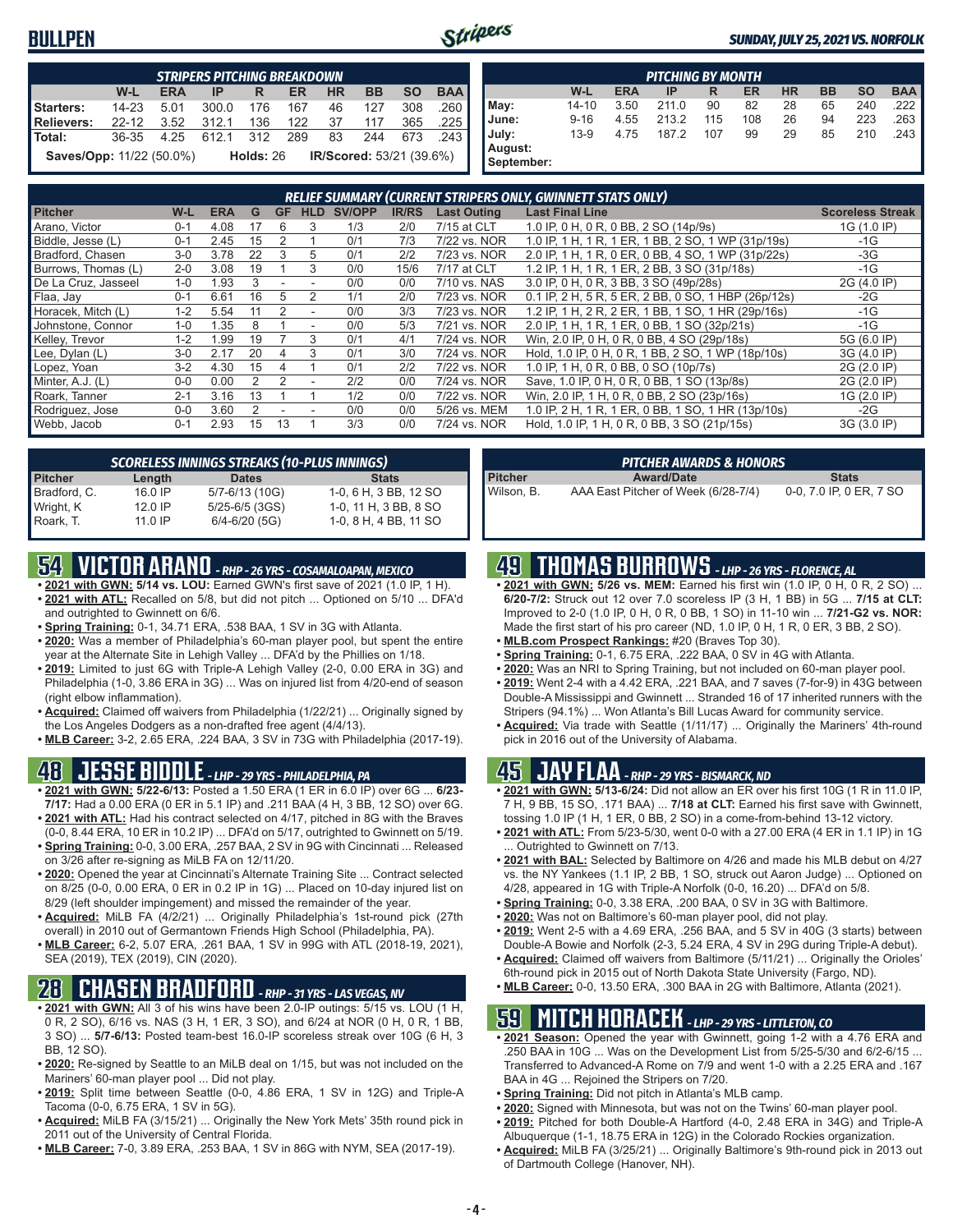# **51 CONNOR JOHNSTONE** *- RHP - 26 YRS - SAN DIEGO, CA*

- **• 2021 with GWN: Is 1-0 with a 1.35 ERA and .093 BAA in 8G in relief (1-6, 7.63 ERA, .320 BAA in 10 starts)** ... **5/4-5/8:** Threw 8.0 scoreless IP over his first 2 outings, including a 5.0-inning spot start (win, 1 H, 0 BB, 5 SO) on 5/8 at CLT.
- **• Spring Training:** 0-1, 4.76 ERA, .273 BAA, 1 SV in 6G with Atlanta.
- **• 2020:** Was an NRI to Braves Spring Training, but not on 60-man player pool. **• 2019:** With Double-A Mississippi and Gwinnett, went 7-4 with a 4.24 ERA, .296
- BAA, and 1 SV in 35G (7 starts) ... His 7 wins ranked T-8th in the Braves org. **• Acquired:** Braves 21st-round pick in 2017 out of Wake Forest University.
- **• Local Product:** Played baseball at Roswell High School (Roswell, GA).

# **43 TREVOR KELLEY** *- RHP - 27 YRS - PROVIDENCE, RI*

- **• 2021 with GWN: Is 1-0 with a 0.00 ERA (0 ER in 6.0 IP) and .053 BAA (1 H, 3 BB, 11 SO) over his last 5G since 7/11** ... **5/12-6/27:** Allowed runs in just 2 of 13G for a 1.72 ERA (3 ER in 15.2 IP, 13 H, 6 BB, 15 SO, .241 BAA)
- **• Spring Training:** Did not pitch in Chicago Cubs' MLB camp ... Released on 4/23. **• 2020:** Pitched in 4G with Philadelphia, going 0-0 with a 10.80 ERA ... Outrighted on 8/14 and spent the rest of the season at the Phillies Alternate Site.
- **• 2019:** In 52G with Triple-A Pawtucket, went 5-5 with a 1.79 ERA, .216 BAA, and 12 SV ... Was an International League Midseason and Postseason All-Star and a *Baseball America* Triple-A All-Star ... Led IL in appearances and was T-1st in saves ... Made MLB debut on 7/2 at Toronto and logged 10G with Boston (0-3, 8.64 ERA).
- **• Acquired:** MiLB FA (4/28/21) ... Originally Boston's 36th-round pick in 2015 out of the University of North Carolina at Chapel Hill.
- **• MLB Career:** 0-3, 9.26 ERA, .347 BAA, 0 SV in 14G with BOS (2019), PHI (2020).

# **58 DYLAN LEE** *- LHP - 26 YRS - DINUBA, CA*

- **• 2021 with GWN: 5/4 at CLT:** Earned the win in his Stripers' debut (2.0 IP, 1 H, 1 R, 0 ER, 0 BB, 3 SO in 10-9 win in 12 innings) ... **6/11 at MEM:** Recorded his first pro hit, a double (1-for-2, R) ... **5/26-7/9:** Had a 1.65 ERA (3 ER in 16.1 IP, 9 H, 2 BB, 12 SO) and .161 BAA over 12G.
- **• Spring Training:** 0-0, 0.00 ERA, 0 SV in 2G with Miami ... Released on 3/29.
- **• 2020:** Was a non-roster invite to Marlins Spring Training, but was not on Miami's 60-man player pool ... Did not play.
- **• 2019:** Logged 45G between Double-A Jacksonville (0-3, 1.91 ERA, .176 BAA, 13 SV in 32G) and Triple-A New Orleans (1-3, 4.71 ERA, .329 BAA, 0 SV in 13G).
- **• Acquired:** MiLB FA (4/15/21) ... Originally Miami's 10th-round pick in 2016 out of Cal State Fresno (Fresno, CA).

# **55 YOAN LOPEZ** *- RHP - 28 YRS - NUEVA GERONA, CUBA*

- **• 2021 with GWN:** Has a pair of wins in extra innings, 6/9-G2 at MEM (1.0 IP, 1 H, 0 R in 3-1 win in 8 innings) and 6/18 vs. NAS (1.0 IP, 2 H, 1 R, 0 ER, 1 SO in 8-7 win in 10 innings).
- **• 2021 with ARI:** Began the season on Arizona's Opening Day roster ... In 2 stints, went 0-0 with a 6.57 ERA (9 ER in 12.1 IP) and 0 SV (0-for-3) in 13G ... DFA'd on 5/20, traded to Atlanta on 5/22 and optioned to Gwinnett.
- **• Spring Training:** 1-0, 4.91 ERA, .214 BAA, 0 SV in 8G with Arizona.
- **• 2020:** In 20G with Arizona, went 0-1 with a 5.95 ERA, .269 BAA, and 2 holds.
- **• 2019:** Set MLB career highs in G (70) and holds (21), going 2-7 with a 3.41 ERA, .232 BAA, and 1 SV (1-for-4) with the D-backs.
- **• Acquired:** Via trade with Arizona in exchange for CF Deivi Estrada (5/22/21) ... Originally signed by the D-backs as a NDFA out of Cuba (1/16/15).
- **• MLB Career:** 2-8, 4.25 ERA, .252 BAA, 1 SV in 113G with Arizona (2018-21).

# **33 A.J. MINTER** *- LHP - 27 YRS - TYLER, TX*

- **• 2021 with GWN:** Optioned on 7/18 ... **Is 2-for-2 in save chances over 2G since joining the Stripers (2.0 IP, 0 H, 0 R, 1 BB, 2 SO)**.
- **• Gwinnett Career:** Has logged 38G in 3 seasons (2017, 2019, 2021), going 3-4 with a 3.92 ERA, 1.36 WHIP, .257 BAA, and 6 saves.
- **• 2021 with ATL:** In 42 relief appearances, is 1-4 with a 4.86 ERA (18 ER in 33.1 IP) and .264 BAA ... Had a 6.23 ERA over 7G in July before being optioned.
- **• Spring Training:** 0-0, 4.91 ERA, .344 BAA, 1 SV in 8G with Atlanta.
- **• 2020:** Posted a career-low 0.83 ERA in 22 relief outings with Atlanta, going 1-1 with a .200 BAA over 21.2 IP ... Made 5 appearances in the Postseason (1-0, 3.00 ERA, .182 BAA), including a spot start in Game 5 of the NLCS vs. the LA Dodgers (3.0 IP, 1 H, 0 R, 0 BB, 7 SO in ND, Braves lost 7-3).
- **• Acquired:** Braves' CB-B pick (75th overall) in 2015 out of Texas A&M.
- **• MLB Career:** 9-13, 3.92 ERA, .251 BAA, 20 SV in 181G with Atlanta (2017-21) ... Pitched in the 2018 and 2020 Postseasons (1-0, 2.25 ERA in 7G, 1 start).

# **71 JACOB WEBB** *- RHP - 27 YRS - RIVERSIDE, CA*

- **• 2021 with GWN: Is 3-for-3 in save chances despite posting a 6.00 ERA (2 ER in 3.0 IP, 4 H, 0 BB, 4 SO, 1 HB) in those outings** ... **5/26-6/9:** Struck out 5 over 5.0 IP (0 R, 2 H, 0 BB) in 5G.
- **• 2021 with ATL:** Recalled 4 times (4/7, 4/10, 6/5, 6/17) ... In 17G with the Braves, is 1-2 with a 5.29 ERA (10 ER in 17.0 IP) and a .324 BAA.
- **• Spring Training:** 1-0, 2.57 ERA, .222 BAA, 2 HLD in 7G with Atlanta ... Optioned to the Alternate Training Site in Gwinnett on 3/25.
- **• 2020:** Assigned to the Alternate Training Site on 7/19, but missed over a month with a right shoulder strain (placed on 60-day injured list on 7/20) ... Activated on 9/8 and went 0-0 with a 0.00 ERA (0 ER in 10.0 IP) and .200 BAA in 8G ... Made his MLB Postseason debut, going 0-0 with a 9.00 ERA (3 ER in 3.0 IP) in 3G.
- **• 2019:** Made his MLB debut with Atlanta, going 4-0 with a 1.39 ERA (5 ER in 32.1 IP), .205 BAA, 9 holds, and 2 saves (2-for-4) in 36G ... Also logged 10G with Gwinnett (0-1, 6.97 ERA, .225 BAA, 1 SV).
- **• Acquired:** Braves' 18th-round pick in 2014 out of Tabor College (Hillsboro, KS).
- **• MLB Career:** 5-2, 2.28 ERA, .243 BAA, 2 SV in 61G with Atlanta (2019-21).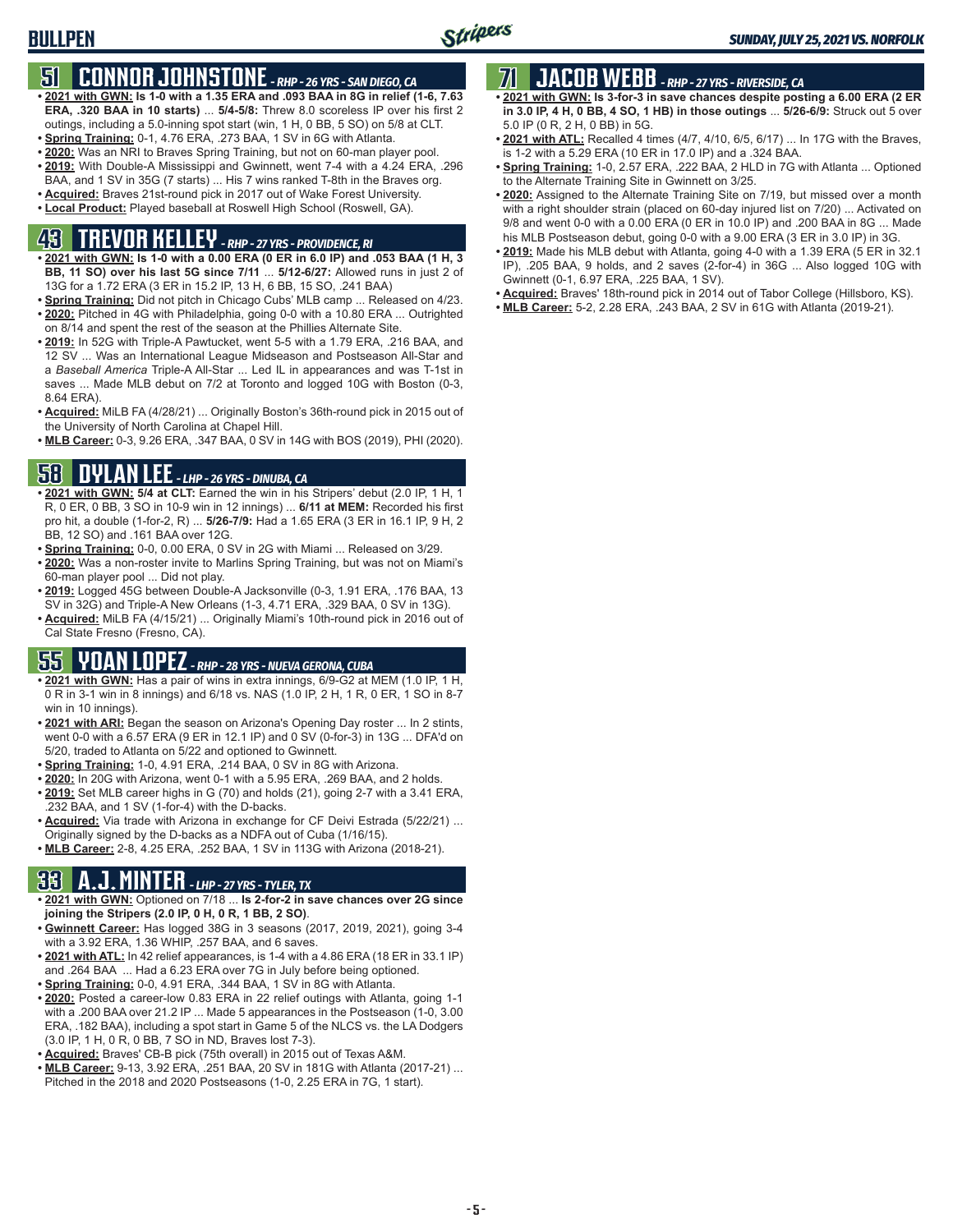#### Stripers **OFFENSE** *SUNDAY, JULY 25, 2021 VS. NORFOLK TOTAL:* .251, 93 HR, .772 OPS *RISP:* .274, 28 HR, .837 OPS *RUNS/INNING: 1 2 3 4 5 6 7 8 9 X TOT Vs. LHP:* .251, 37 HR, .792 OPS *RISP/2O:* .256, 14 HR, .805 OPS **Stripers:** 58 35 35 40 42 36 48 43 31 11 379 *Vs. RHP:* .252, 56 HR, .761 OPS *LOADED:* **Opponents:** 45 40 42 33 23 42 33 24 18 12 312

|                |                |                |                |                          |                |                          |                | <b>HOME RUNS</b>       |                                               |                          | <b>MULTI-GAMES</b> |                |
|----------------|----------------|----------------|----------------|--------------------------|----------------|--------------------------|----------------|------------------------|-----------------------------------------------|--------------------------|--------------------|----------------|
| Player         | 1 <sub>R</sub> | 2R             | 3R             | <b>GS</b>                | Tot.           |                          |                | Off LH Off RH Team W-L | <b>Last HR with Gwinnett (Regular Season)</b> | <b>Hit</b>               | <b>RBI</b>         | <b>HR</b>      |
| <b>Almonte</b> |                |                |                |                          | 3              |                          |                | $3-0$                  | 5/30/21 vs. MEM, 1R (RH Connor Jones)         | 8                        | 5                  |                |
| Arcia          | 10             | 3              |                |                          | 13             | 6                        | $\overline{ }$ | $7 - 4$                | 7/3/21 at DUR, 1R/Leadoff (RH Shane Baz)      | 16                       | 8                  |                |
| Brugman        | $\sim$         | ٠              | $\sim$         |                          |                |                          |                | $0 - 0$                |                                               | $\overline{\phantom{a}}$ | $\sim$             |                |
| Camargo        | 4              | 3              |                |                          | 8              | 4                        | 4              | $4 - 3$                | 7/18/21 at CLT, 2R (LH Jace Fry)              | 18                       | 6                  | $\overline{ }$ |
| Casteel        | $\overline{a}$ | $\overline{2}$ |                |                          | 3              | 2                        |                | $2 - 1$                | 6/24/21 at NOR, GS (LH Zac Lowther)           | 5                        | 5                  | $\sim$         |
| Contreras      |                |                |                |                          | 6              |                          | 5              | $6 - 0$                | 7/23/21 vs. NOR, 3R (RH Mickey Jannis)        | 5                        | 4                  |                |
| Demeritte      | 6              | $\overline{2}$ |                | $\overline{2}$           | 10             | 5                        | 5              | $9 - 1$                | 7/23/21 vs. NOR, GS (LH Fernando Abad)        | 9                        | $\overline{ }$     |                |
| Ervin          | 3              | $\overline{2}$ |                |                          | 6              | 4                        | 2              | $4 - 2$                | 7/14/21 at CLT, 1R (LH Hunter Schryver)       | 5                        | $\overline{7}$     |                |
| Goins          |                |                |                |                          | 2              |                          |                | $1 - 1$                | 7/4/21 at DUR, 2R (RH Joe Ryan)               | 12                       | 6                  | $\sim$         |
| Gore           | ٠.             | ۰              | $\sim$         | $\overline{\phantom{a}}$ | ۰              | $\overline{\phantom{a}}$ | ٠.             | $0 - 0$                |                                               | 3                        | ٠                  | ۰.             |
| Heredia        | ٠              | ۰              | ۰              | ۰                        | ٠              |                          |                | $0 - 0$                | ---                                           | ٠                        | ۰                  |                |
| Inciarte       |                |                |                |                          |                |                          |                | $0 - 0$                |                                               |                          | ۰                  |                |
| Jackson        | 3              | 3              |                | $\overline{2}$           | 9              | 6                        | 3              | $5 - 1$                | 7/15/21 at CLT, GS (LH Nik Turley)            | 10                       | 9                  | 2              |
| Kazmar Jr.     | 4              | $\overline{2}$ |                |                          |                | $\overline{2}$           | 5              | $4 - 3$                | 7/22/21 vs. NOR, 1R (RH Eric Hanhold)         | 6                        | 5                  | Ξ.             |
| Kipnis         | 2              | $\overline{2}$ |                | ٠                        | 5              |                          | 5              | $4 - 1$                | 7/14/21 at CLT, 1R (RH Ofreidy Gomez)         | 10                       | $\overline{7}$     | ٠              |
| Lucroy         |                |                |                |                          | $\overline{2}$ |                          | $\overline{2}$ | $1 - 1$                | 6/10/21 at MEM, 3R (RH Grant Black)           | 4                        | 3                  |                |
| Martinez       |                |                |                |                          |                |                          |                | $0 - 0$                |                                               | $\overline{2}$           |                    |                |
| Morales        |                |                | 4              |                          |                |                          |                | $1 - 0$                | 5/7/21 at CLT, 3R (RH Joe De Carlo)           |                          |                    |                |
| <b>Pache</b>   | 4              |                |                |                          | 5              | $\overline{2}$           | 3              | $3 - 1$                | 7/21/21-G2 vs. NOR, 1R (RH Claudio Custodio)  | 8                        | 5                  | $\overline{ }$ |
| Sanchez        |                |                |                | ۰                        | $\overline{2}$ |                          | 2              | $2 - 0$                | 7/22/21 vs. NOR, 1R (RH Eric Hanhold)         | 4                        | 3                  |                |
| Snider         | $\overline{2}$ |                |                |                          | 3              |                          | 3              | $3-0$                  | 7/15/21 at CLT, 2R (RH Connor Sadzeck)        | 3                        | $\overline{2}$     |                |
| Unroe          |                |                | ٠              |                          | ٠              |                          |                | $0 - 0$                | 7/19/19 vs. ROC, 1R (RH Drew Hutchison)       | $\sim$                   | ÷.                 |                |
| Waters         | 4              | 2              | $\overline{2}$ |                          | 8              | 4                        | 4              | $4 - 3$                | 7/24/21 vs. NOR, 1R (RH Eric Hanhold)         | 16                       | 6                  | $\overline{ }$ |
| Total:         | 51             | 25             | 11             | 6                        | 93             |                          |                |                        |                                               |                          |                    |                |

|                                                                     |            |    |    |               | <b>HOME RUN VARIANTS</b> |                                   |           |               |            |            |                |                     |                | <b>PINCH HITTERS</b> |                                        |              |                |             |
|---------------------------------------------------------------------|------------|----|----|---------------|--------------------------|-----------------------------------|-----------|---------------|------------|------------|----------------|---------------------|----------------|----------------------|----------------------------------------|--------------|----------------|-------------|
| Back-to-Back Homers (2x):                                           |            |    |    |               |                          |                                   |           |               |            |            | Player         | AVG.                | AB             | н                    | 2B                                     | 3B           | <b>HR</b>      | <b>RBI</b>  |
| Almonte (GS) / Snider, 5/7 at CLT (1st Inning)                      |            |    |    |               |                          |                                   |           |               |            |            | Almonte        | 1.000               |                |                      | $\Omega$                               | $\Omega$     | 0              | 2           |
| Jackson (2R) / Contreras, 7/14 at CLT (1st Inning)                  |            |    |    |               |                          |                                   |           |               |            | Arcia      | ---            | $\Omega$            | $\Omega$       | $\Omega$             | 0                                      | 0            | $\mathbf 0$    |             |
|                                                                     |            |    |    |               |                          |                                   |           |               |            | Casteel    | .150           | 20                  | 3              |                      | $\Omega$                               | 1            | $\overline{4}$ |             |
| Back-to-Back-to-Back Homers (1x):                                   |            |    |    |               |                          |                                   |           |               |            | Demeritte  | .400           | 5                   | $\overline{2}$ |                      | $\Omega$                               | 1            | $\overline{1}$ |             |
| Arcia (2R) / Camargo / Demeritte, 5/8 at CLT (6th Inning)           |            |    |    |               |                          |                                   |           |               |            |            | Ervin          | .286                | $\overline{7}$ | $\overline{2}$       | $\Omega$                               | 0            | $\mathbf{1}$   | 3           |
|                                                                     |            |    |    |               |                          |                                   |           |               |            |            | Goins          | .000                | $\overline{2}$ | 0                    | $\Omega$                               | 0            | 0              | $\mathbf 0$ |
| Pinch-Hit Homers (3x):<br>Demeritte (1R), 5/12 vs. LOU (7th Inning) |            |    |    |               |                          |                                   |           |               |            |            | Gore           | .200                | 5              |                      | $\Omega$                               | $\Omega$     | $\Omega$       | $\Omega$    |
| Casteel (2R), 6/3 vs. JAX (7th Inning)                              |            |    |    |               |                          |                                   |           |               |            |            | Kazmar Jr.     | .000                | $\overline{7}$ | $\Omega$             | $\mathbf 0$                            | 0            | 0              | $\mathbf 0$ |
| Ervin (2R), 7/7 vs. NAS (6th Inning)                                |            |    |    |               |                          |                                   |           |               |            |            | Lee            | .000                | 1              | $\Omega$             | $\Omega$                               | $\Omega$     | $\Omega$       | $\Omega$    |
|                                                                     |            |    |    |               |                          |                                   |           |               |            |            | Lucroy         | .000                | 3              | $\Omega$             | $\Omega$                               | $\Omega$     | 0              | $\Omega$    |
| Leadoff (Game) Homers (3x):                                         |            |    |    |               |                          |                                   |           |               |            |            | <b>Morales</b> | .000                | $\overline{2}$ | $\Omega$             | $\mathbf 0$                            | 0            | 0              | 0           |
| Waters (2x), 5/19 at NAS, 7/22 vs. NOR                              |            |    |    |               |                          |                                   |           |               |            |            | Pache          | ---                 | $\Omega$       | $\Omega$             | $\Omega$                               | $\Omega$     | $\Omega$       | $\Omega$    |
| Arcia (1x), 7/3 at DUR                                              |            |    |    |               |                          |                                   |           |               |            |            | Sanchez        | .000                | 6              | $\Omega$             | $\mathbf{0}$                           | 0            | 0              | $\mathbf 0$ |
|                                                                     |            |    |    |               |                          |                                   |           |               |            |            | Snider         | .077                | 13             |                      | $\Omega$                               | $\Omega$     | 0              | $\mathbf 0$ |
| Walk-Off Homers (1x):                                               |            |    |    |               |                          |                                   |           |               |            |            | Unroe          | .000                | 4              | $\Omega$             | $\Omega$                               | $\mathbf 0$  | 0              | $\Omega$    |
| Arcia (Solo), 5/16 vs. LOU (9th Inning)                             |            |    |    |               |                          |                                   |           |               |            |            | Totals:        | .132                | 76             | 10                   | $\overline{2}$                         | $\mathbf{0}$ | 3              | 10          |
|                                                                     |            |    |    |               |                          | <b>STRIPERS BATTING BY MONTH</b>  |           |               |            |            |                |                     |                |                      | <b>HITTING STREAKS (10-PLUS GAMES)</b> |              |                |             |
|                                                                     |            |    |    |               |                          |                                   |           |               |            |            |                |                     |                |                      |                                        |              |                |             |
|                                                                     | <b>AVG</b> | G  | 2B | 3B            | <b>HR</b>                | <b>RBI</b>                        | <b>SB</b> | <b>OBP</b>    | <b>SLG</b> | <b>OPS</b> | Player         | <b>Length/Dates</b> |                |                      |                                        | <b>Stats</b> |                |             |
| May:                                                                | .254       | 24 | 43 | 2             | 36                       | 138                               | 24        | .366          | .445       | .811       | Arcia          | 13G (5/4-5/18)      |                |                      | .393 (22-56), 4 2B, 7 HR, 17 R, 12 RBI |              |                |             |
| June:                                                               | .227       | 25 | 36 | 3             | 21                       | 88                                | 23        | .308          | .357       | .665       | Contreras      | 11G (7/10-Current)  |                |                      | .409 (18-44), 5 2B, 6 HR, 13 R, 18 RBI |              |                |             |
| July:                                                               | .275       | 22 | 45 | $\mathcal{P}$ | 36                       | 131                               | 17        | .356          | .488       | .844       | Demeritte      | 10G (6/2-7/21)      |                |                      | .372 (16-43), 2 2B, 3 HR, 10 R, 8 RBI  |              |                |             |
| August:<br>September:                                               |            |    |    |               |                          |                                   |           |               |            |            |                |                     |                |                      |                                        |              |                |             |
|                                                                     |            |    |    |               |                          |                                   |           |               |            |            |                |                     |                |                      |                                        |              |                |             |
|                                                                     |            |    |    |               |                          |                                   |           |               |            |            |                |                     |                |                      | <b>ON-BASE STREAKS (15-PLUS GAMES)</b> |              |                |             |
| $\sim$ $\sim$                                                       |            |    |    |               |                          | <b>HITTER AWARDS &amp; HONORS</b> |           | $\sim$ $\sim$ |            |            | Player         | <b>Length/Dates</b> |                |                      |                                        | <b>Stats</b> |                |             |

| <b>HITTER AWARDS &amp; HONORS</b> |                                        |                          |  |  |  |  |
|-----------------------------------|----------------------------------------|--------------------------|--|--|--|--|
| <b>Player</b>                     | <b>Award/Date</b>                      | <b>Stats</b>             |  |  |  |  |
| Waters                            | Sirius XM All-Star Futures Game (7/11) | Game: 1-1, BB            |  |  |  |  |
| Contreras                         | AAA East Player of Week (7/13-18)      | .462, 3 2B, 3 HR, 12 RBI |  |  |  |  |

| <b>Demeritte</b> | $10G(6/2-7/21)$     | .3/2 (16-43), 2 2B, 3 HR, 10 R, 8 RBI  |
|------------------|---------------------|----------------------------------------|
|                  |                     | <b>ON-BASE STREAKS (15-PLUS GAMES)</b> |
| Player           | <b>Length/Dates</b> | <b>Stats</b>                           |
| Camargo          | 18G (6/18-7/8)      | .303 (20-66), 6 2B, 2 HR, 7 RBI, 7 BB  |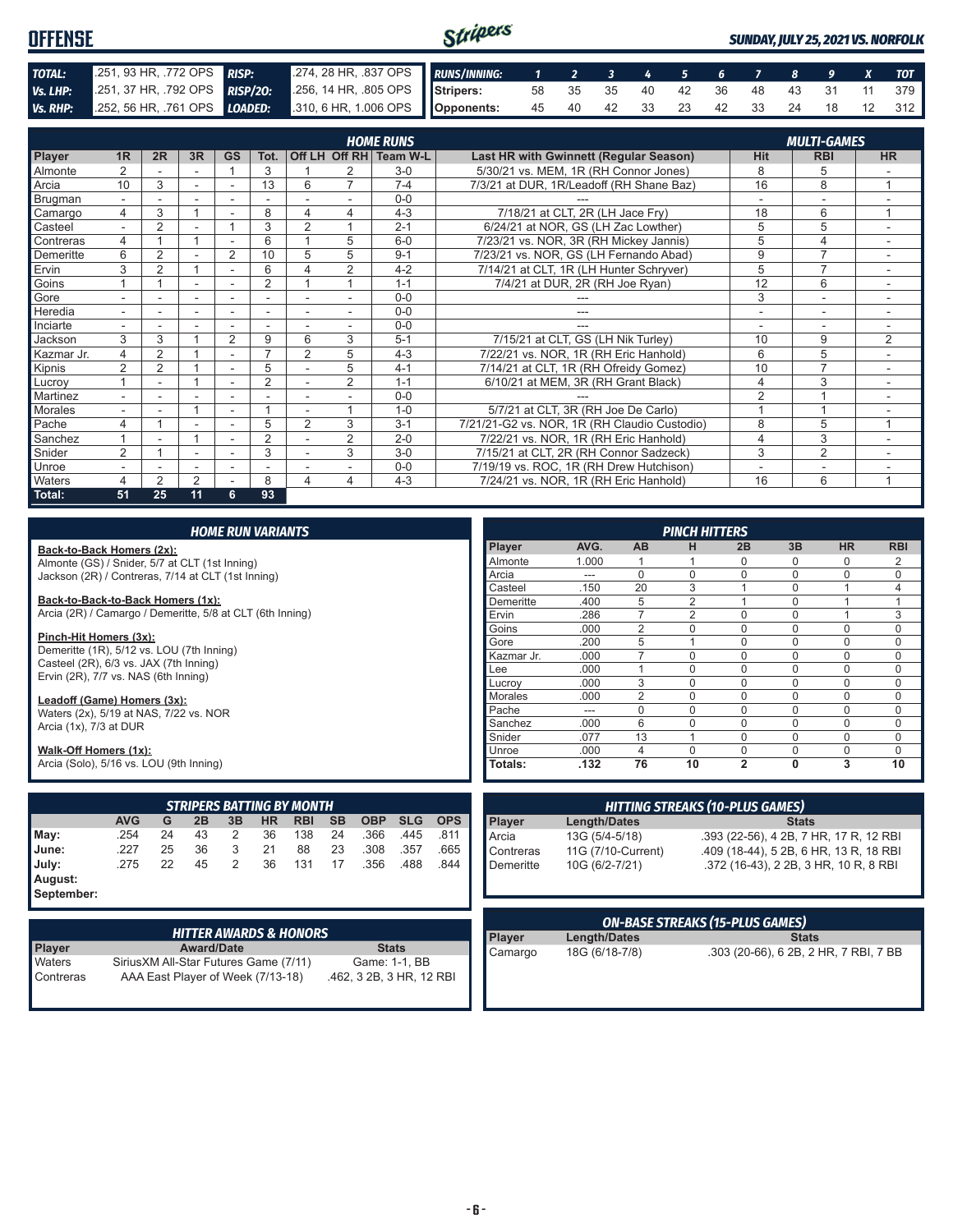# **BATTER BIOS**

# **17 JOHAN CAMARGO** *- INF - 27 YRS - PANAMA CITY, PANAMA*

*SEASON WITH GWN:*.318, 8 HR, 27 RBI, 0 SB, .924 OPS *HIT STREAK:* -1G (0-3) *7/24 vs. NOR:* 0-3 *SERIES:* .375 (6-16), RBI

- **• Leaderboard:** Entering 7/25, ranks among Triple-A East top 10 in OBP (3rd, .409), R (T-4th, 42), AVG (6th, .318), H (T-8th, 63), OPS (10th, .924)
- **• 2021 with GWN: Ranks 2nd in batting in Triple-A East since 6/10, hitting .352 (45-for-128, 10 2B, 1 3B, 5 HR, 24 R, 17 RBI, .979 OPS)** ... **5/4-5/22:** Hit safely in each of his first 9G (.364, 2 2B, 3 HR, 13 R, 8 RBI) ... **5/8 at CLT:** Notched his first career multi-HR game (2-for-4, 2 HR, 2 RBI) ... **6/5 vs. JAX:** Started 5-4-3 triple play, Gwinnett's first since 5/28/19 at TOL ... **6/10 at MEM:** Homered for first time since 5/8 (2-run, #4) in 4-for-5, 2-RBI effort ... **6/18-7/8:** Posted a team-best 18G on-base streak (.303, 20-for-66, 6 2B, 2 HR, 9 R, 7 RBI, 7 BB, .387 OBP) ... **7/18 at CLT:** Hit a 2-out, 2-run HR (#8) in 9th for a 12-11 lead (GWN had trailed 11-3).
- **• Gwinnett Career:** Has hits in 81 of 108G (75.0%) since 2017, batting .333 (139 for-418, 30 2B, 2 3B, 17 HR, 75 R, 69 RBI, 1 SB, .937 OPS).
- **• 2021 with ATL:** In 6 stints with the Braves, batting .000 (0-for-16, 1 R) in 15G.
- **• Spring Training:** .186, 2 2B, 1 HR, 4 R, 3 RBI in 18G with Atlanta.
- **• 2020:** Made Braves' Opening Day roster and batted .200 (8 2B, 4 HR, 16 R, 9 RBI) in 35G ... Added to the NLCS roster in place of injured Adam Duvall prior to Game 2 and played in 4G (.250, 2-for-8, 1 2B, 1 RBI).
- **• Acquired:** NDFA (7/2/10) out of Panama City, Panama.
- **• MLB Career:** .257, 68 2B, 4 3B, 34 HR, 144 RBI, 2 SB in 364G with Atlanta (2017- 21) ... Played in 2018 and 2020 Postseasons (.087, 1 2B, 1 RBI in 8G).

# **9 RYAN CASTEEL** *- 1B/C - 30 YRS - CHATTANOOGA, TN*

*SEASON WITH GWN:*.239, 3 HR, 17 RBI, 0 SB, .721 OPS *HIT STREAK:* -1G (0-2) *7/24 vs. NOR:*DNP *SERIES:* .200 (1-5)

- **• 2021 with GWN: 5/15-5/18:** Had 6 RBI in 3G span, including 5/15 vs. LOU (1 for-2, GW 3-run 2B, 3 RBI) and 5/16 vs. LOU (1-for-3, HR, 2 RBI) ... **6/2 vs. JAX:** Notched pinch-hit 2-run 2B ... **6/3 vs. JAX:** Hit pinch-hit 2-run HR (#2) ... **6/24 at NOR:** Crushed game-winning grand slam (#3) in 6-2 victory (1-for-4, 4 RBI), his 2nd career slam (first since 7/20/13 with Adv-A Modesto).
- **• Spring Training:** Did not play in Atlanta's MLB camp.
- **• 2020:** Was not on the Braves' 60-man player pool ... Did not play.
- **• 2019:** Played 118G with Double-A Mississippi, batting .263 (21 2B, 2 3B, 21 HR, 73 RBI, .811 OPS) ... Ranked 2nd in the Southern League in homers and RBI, 3rd in slugging (.477) ... Was his 2nd career 20-homer season (hit 22 in 2013).
- **• Acquired:** MiLB FA (3/14/21) ... Originally Colorado's 17th-round pick in 2010 out of Cleveland State Community College (Cleveland, TN).

# **24 WILLIAM CONTRERAS** *- C - 23 YRS - PUERTO CABELLO, VZ*

*SEASON WITH GWN:*.388, 6 HR, 18 RBI, 0 SB, 1.312 OPS *HIT STREAK:* 11G (18-44) *7/24 vs. NOR:* 1-3, R *SERIES:* .286 (4-14), 3 HR, 5 RBI

- **• 2021 with GWN: Enters play riding an 11G hitting streak (.409, 18-for-44, 5 2B, 6 HR, 13 R, 18 RBI, .932 OPS)** ... Has hit safely in 12 of 13G during his Triple-A debut (.388, 19-for-49, 5 2B, 6 HR, 14 R, 18 RBI, 1.312 OPS) ... Named Triple-A East Player of the Week for 7/13-7/18 (.462, 12-for-26, 3 2B, 3 HR, 7 R, 12 RBI, 1.440 OPS).
- **• 2021 with ATL:** On the Braves' Opening Day roster ... Hit .204 (3 2B, 1 3B, 7 HR, 16 R, 21 RBI, .666 OPS) in 44G through 7/6 ... Optioned on 7/7.
- **• Spring Training:** .350, 3 2B, 1 HR, 5 R, 7 RBI in 17G with Atlanta.
- **• 2020:** Spent most of the year at the Alternate Training Site at Coolray Field ... Recalled by Atlanta for his MLB debut on 7/24 ... Hit .400 (4-for-10, 1 2B, 1 RBI) in 4G before being optioned on 7/29.
- **• Bloodlines:** Older brother is Chicago Cubs' C Willson Contreras.
- **• Acquired:** NDFA (2/1/15) out of Puerto Cabello, Venezuela.
- **• MLB Career:** .217, 4 2B, 1 3B, 7 HR, 22 RBI, 0 SB in 48G with Atlanta (2020-21).

# **12 TRAVIS DEMERITTE** *- OF - 26 YRS - NEW YORK, NY*

*SEASON WITH GWN:*.321, 10 HR, 27 RBI, 4 SB, 1.123 OPS *HIT STREAK:* 2G (2-7) *7/24 vs. NOR:*DNP *SERIES:* .231 (3-13), 2B, HR, 4 RBI, 2 SB

- **• 2021 with GWN: In 8G in July, batting .355 (11-for-31, 1 2B, 4 HR, 11 R, 12 RBI, 3 SB, 1.203 OPS)** ... **5/4 at CLT:** Tallied 5 RBI (3-for-6, HR) to set a GWN Opening Night record ... **6/2-7/21:** Posted a 10G hitting streak (.372, 16-for-43, 2 2B, 3 HR, 10 R, 8 RBI, 1 SB, 1.041 OPS) ... **6/10-7/10:** Was on the IL ... **7/18 at CLT:** Notched a season-high 4 hits (4-for-5, 3 R, 2 RBI, SB) ... **7/23 vs. NOR:** Hit his 2nd grand slam in a 6G span (1st since 7/17 at CLT, 5th career, 3rd with GWN). **• Gwinnett Career:** In 131G since 2019, batting .295 (132-for-448, 38 2B, 2 3B, 30
- HR, 97 R, 100 RBI, 8 SB, .988 OPS) with the Stripers. **• Spring Training:** .133, 0 HR, 3 RBI, 1 SB, .467 OPS in 14G with Atlanta ...
- Outrighted to Gwinnett on 2/21 and signed to a MiLB contract.
- **• 2020:** Hit .172 with 1 2B, 4 RBI in 18G with Detroit ... DFA'd on 2/5/21. **• 2019:** Made his Triple-A debut with Gwinnett and was an IL All-Star (.286, 20 HR,
- 73 RBI, .944 OPS in 96G) ... Has 1 of the 9 20-HR seasons in GWN history ... Traded to Detroit on 7/31, made his MLB debut (.225, 3 HR, 10 RBI in 48G).
- **• Acquired:** Off Waivers from Detroit (2/12/21) ... Originally Texas' 1st-round pick (30th overall) in 2013 out of Winder-Barrow High School (Winder, GA).
- **• MLB Career:** .217, 8 2B, 2 3B, 3 HR, 14 RBI, 3 SB with Detroit (2019-20).

# **18 PHILLIP ERVIN** *- OF - 28 YRS - MOBILE, AL*

*SEASON WITH GWN:*.190, 6 HR, 22 RBI, 8 SB, .658 OPS *HIT STREAK:* -2G (0-7) *7/24 vs. NOR:*0-4 *SERIES:* .000 (0-7)

- **• 2021 with GWN: 6/2 vs. JAX:** Hit decisive 3-run HR (#1) and tallied season-high 4 RBI (1-for-4, R) ... **6/13 at MEM:** Belted game-tying 2-run HR (#2) with 2 outs in the 9th of an eventual 7-6 loss (1-for-3, 1 R, 2 RBI) ... **7/7 vs. NAS:** Clubbed game-tying 2-run pinch-hit HR (#5, 1-for-1, 2 RBI).
- **• Spring Training:** .276, 0 HR, 2 RBI, 1 SB, .647 OPS in 18G with Atlanta ... DFA'd on 3/28, outrighted to the Alternate Training Site on 4/3.
- **• 2020:** Between Cincinnati and Seattle, hit .149 with 3 2B, 4 RBI, 1 SB in 37G ... DFA'd by the Reds (8/28), Mariners (12/16), and Chicago Cubs (2/20/21).
- **• Acquired:** Off waivers from the Chicago Cubs (2/22/21) ... Originally Cincinnati's 1st-round pick (27th overall) in 2013 out of Samford University (Homewood, AL).
- **• MLB Career:** .247, 26 2B, 8 3B, 17 HR, 68 RBI, 15 SB in 237G with CIN, SEA (2017-20) ... Talled 7 of his 8 career triples in 2019 (ranked 7th in NL).

# **5 TERRANCE GORE** *- OF - 30 YRS - MACON, GA*

|                     | <b>SEASON WITH GWN: .286, 0 HR, 0 RBI, 13 SB, .769 OPS</b> | <b>HIT STREAK:</b> $-2G(0-6)$ |
|---------------------|------------------------------------------------------------|-------------------------------|
| $7/24$ vs. NOR: DNP |                                                            | <b>SERIES:</b> $--- (0-0)$    |

- **• Leaderboard:** Entering 7/25, ranks among Triple-A East top 10 in SB (T-7th, 13). **• 2021 with GWN:** Is 13-for-14 (92.9%) in stolen base attempts over 26G, has a pair of 2-steal games (5/18 at NAS, 6/18 vs. NAS) ... **6/9-G2 at MEM:** Stole 3rd and scored winning run in 8th inning of 3-1 victory ... **7/10 vs. NAS:** Notched season-
- high 3 hits (3-for-3, 2B, R). **• Spring Training:** Did not play in Atlanta's MLB camp.
- **• 2020:** Logged 2G in his lone season with the Los Angeles Dodgers (0 PA).
- **• Acquired:** MiLB FA (2/18/21) ... Originally Kansas City's 20th-round pick in 2011 out of Gulf Coast Community College (Panama City, FL).
- **• MLB Career:** .224, 2 2B, 1 3B, 0 HR, 1 RBI, 40 SB in 102G with KC, CHC, LAD (2014-20) ... Played in the Postseason with KC (2014-15) and CHC (2018), going 0-for-2 with 3 R, 5 SB ... Won World Series with the Royals in 2015.

# **56 ALEX JACKSON** *- C - 25 YRS - SAN DIEGO, CA*

*SEASON WITH GWN:*.282, 9 HR, 33 RBI, 1 SB, 1.009 OPS *HIT STREAK:* 2G (4-5) *7/24 vs. NOR:*2-2, RBI *SERIES:* .400 (4-10), 2B, 4 RBI

- **• 2021 with GWN: Has 19 XBH (9 2B, 1 3B, 9 HR) in 25G since 5/27 (.305, 29-for-95, 19 R, 33 RBI, 1.085 OPS)** ... **5/27 vs. MEM:** Set career highs in HR (3) and RBI (7) in 4-for-4 effort ... **6/9-G1 at MEM:** Belted GW 3-run HR (#5) in 5-4 win ... **7/2 at DUR:** Notched 7th career multi-HR game with GWN (2-for-5, 2 HR, 3 RBI) . **7/17 at CLT:** Tied GWN's single-game doubles record (3-for-5, 3 3B, 4 RBI).
- **• Gwinnett Career:** Of his 121 career hits with the Stripers, 72 (59.5%) have gone for extra bases (29 2B, 3 3B, 40 HR) ... Has an .852 OPS in 148G.
- **• 2021 with Atlanta:** Made the Braves' Opening Day roster for the first time in his career ... Hit .043 (1-for-23, 2 R) in 10G ... Placed on the 10-day IL on 5/2 (strained left hamstring) ... Moved to the 60-day IL on 6/24 ... Assigned to rehab with GWN twice (on 5/21 and 6/30) ... Activated/optioned to GWN on 7/21.
- **• Spring Training:** .194, 2 2B, 2 HR, 8 RBI, .716 OPS in 14G with Atlanta.
- **• 2020:** Spent most of the year at the Alternate Training Site in Gwinnett ... In 5G with Atlanta, batted .286 (2-for-7, 1 2B).
- **• Acquired:** Via trade with Seattle in exchange for RHP Max Povse and RHP Rob Whalen (11/28/16) ... Originally the Mariners' 1st-round pick (6th overall) in 2014 out of Rancho Bernardo High School (San Diego, CA).
- **• MLB Career:** .070, 1 2B, 2 R, 0 RBI in 19G with Atlanta (2019-21).

# **4 SEAN KAZMAR JR.** *- INF - 36 YRS - VALDOSTA, GA*

*SEASON WITH GWN:*.214, 7 HR, 21 RBI, 2 SB, .673 OPS *HIT STREAK:* 5G (9-18)

- *7/24 vs. NOR:*1-4, R *SERIES:* .500 (7-14), 2B, HR, 2 RBI **• 2021 with GWN: 5/25 vs. MEM:** Lined a walk-off single in the 9th for a 2-1 win, his first career walk-off RBI with GWN ... **7/8-G1 vs. NAS:** Passed Joey Terdoslavich for 3rd on GWN career HR list (#42, 1-for-3, 2 RBI) ... **7/22 vs. NOR:** Passed Damon Hollins for 2nd on ATL Triple-A hits list (#649, 2-for-3, HR, 2 RBI).
- **• Gwinnett Career:** Batting .265 (653-for-2464, 134 2B, 12 3B, 44 HR, 297 R, 291 RBI, 25 SB) in 718G over 8 seasons ... Leads in career G, AB, H, TB (943), 2B, R, RBI ... Ranks 2nd in career 3B (12) ... Ranks 3rd in career HR (44).
- **• 600 Club: His 653 hits are 2nd in Richmond/Gwinnett history (4 behind Larry Whisenton's record of 657)** ... Is one of 5 in RICH/GWN history with 600 hits.
- **• 2021 with ATL:** Contract selected on 4/17, has spent 2 stints with Atlanta (4/17- 4/23, 5/4-5/7), going 0-for-2 ... Pinch hit on 4/17 at the Chicago Cubs, marking his first MLB appearance in 4,589 days since 9/23/08 with San Diego ... The last player with a bigger gap between MLB appearances was Ralph Winegarner (13 years, 14 days between 6/23/36 with CLE and 7/7/49 with STL).
- **• Spring Training:** .409, 3 HR, 9 RBI, 0 SB, 1.415 OPS in 25G with Atlanta.
- **• 2020:** Was an NRI to Braves Spring Training, but not on 60-man player pool.
- **• Acquired:** MiLB FA (12/7/20) ... Originally San Diego's 5th-round pick in 2004 out
- of the College of Southern Nevada.
- **• MLB Career:** .195, 1 2B, 0 3B, 0 HR, 2 RBI in 22G with San Diego (2008) and Atlanta (2021).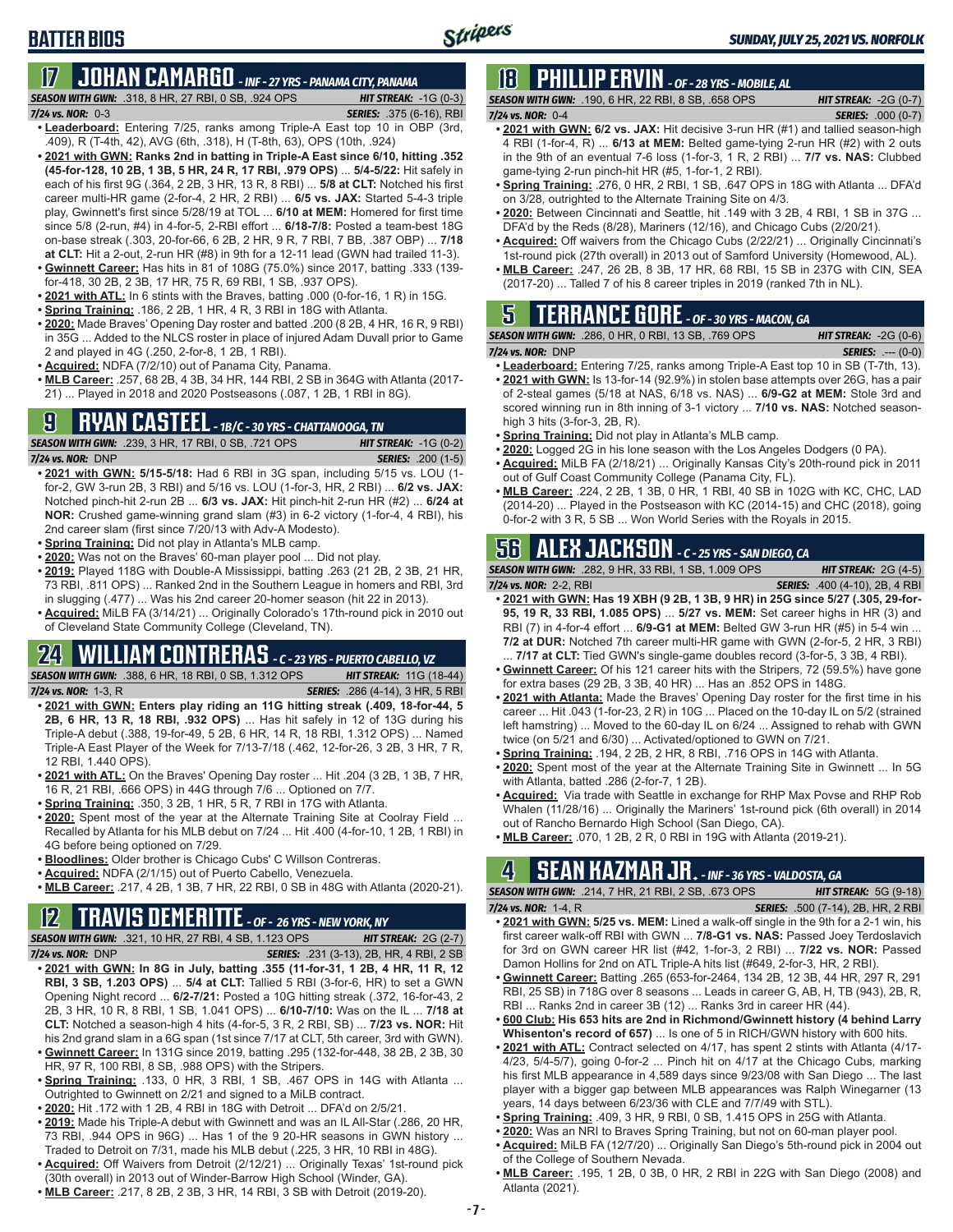# **BATTER BIOS**

# **22 JASON KIPNIS** *- INF - 34 YRS - NORTHBROOK, IL*

*SEASON WITH GWN:*.268, 5 HR, 19 RBI, 0 SB, .828 OPS *HIT STREAK:* -1G (0-1) *7/24 vs. NOR:*DNP *SERIES:* .--- (0-0)

- **• 2021 with GWN: Has 5 multi-hit efforts in 10G since 7/6, batting .341 (14-for-41, 3 2B, 1 3B, 2 HR, 8 R, 10 RBI)** ... **5/28 vs. MEM:** Belted decisive 3-run HR (#1, 2-for-3, 3 RBI) ... **6/16 at NAS:** Hit game-winning HR (#2), a 2-run shot (2-for-4,, 2 RBI) ... **7/14 at CLT:** Fell a triple shy of the cycle (3-for-5, 2B, HR, 3 R, 2 RBI).
- **• Spring Training:** .241, 1 2B, 1 HR, 2 R, 3 RBI in 12G with Atlanta ... Released on 3/27, re-signed to MiLB deal on 3/29.
- **• 2020:** In his lone season with the Chicago Cubs, hit .237 (8 2B, 1 3B, 3 HR, 16 RBI, 1 SB) in 44G ... Played in 2G during the Postseason (0-for-3, 1 BB, 1 SO) ... Elected Free Agency on 10/28.
- **• Acquired:** MiLB FA (3/29/21) ... Originally Cleveland's 2nd-round pick in 2009 out of Arizona State University (Tempe, AZ).
- **• MLB Career:** .260, 260 2B, 24 3B, 126 HR, 545 RBI, 136 SB in 1,165G with CLE, CHC (2011-20) ... Was 2-time AL All-Star with the Indians (2013, 2015) ... Hit .192 (3 2B, 1 3B, 4 HR, 9 RBI) in 26G during the Postseason with CLE (2013, 2016-18) and CHC (2020).

# **20 JONATHAN MORALES** *- C - 26 YRS - ARROYO, PUERTO RICO*

*SEASON WITH GWN:*.145, 1 HR, 7 RBI, 0 SB, .360 OPS *HIT STREAK:* 1G (1-4)

*7/24 vs. NOR:*1-4 *SERIES:* .300 (3-10), 2B, RBI

- **• 2021 with GWN: 5/7 at CLT:** Tied his single-game career high with 5 RBI, going 2-for-6 with a 3-run HR (#1) in the 9th.
- **• Spring Training:** .250, 0 HR, 1 RBI, 0 SB, 1.200 OPS in 12G with Atlanta.
- **• 2020:** Spent entire year at Braves Alternate Site in Gwinnett (no MLB debut) ... Played for Caguas of the Puerto Rican Winter League (.394, 3 HR, 9 RBI in 13G), earning PWL Postseason All-Star honors.
- **• 2019:** Hit .240 (13 2B, 2 HR, 27 R, 25 RBI) in 80G between Double-A Mississippi and Gwinnett ... Logged 1 game during the IL Playoffs (0-for-1, BB).
- **• Acquired:** Braves' 25th-round pick in 2015 out of Miami-Dade Community College.

# **15 CRISTIAN PACHE** *- OF - 22 YRS - SANTO DOMINGO CENTRO, D.R.*

*SEASON WITH GWN:*.243, 5 HR, 20 RBI, 4 SB, .712 OPS *HIT STREAK:* 5G (5-17)

*7/24 vs. NOR:* 1-3, 2 R, SB *SERIES:* .294 (5-17), 2 HR, 5 RBI, 2 SB

- **• MLB.com Prospect Ranks:** #1 (Braves Top 30), #10 (Top 100). **• 2021 with GWN: Hitting .308 (16-for-52, 1 2B, 3 HR, 14 R, 10 RBI, 3 SB) in his last 14G since 7/8** ... **5/29-6/1:** Assigned to rehab (right hamstring inflammation), played 1G before being activated/optioned on 6/2 ... **6/5 vs. JAX:** Went 3-for-6 with 2 2B, including game-tying 2-run 2B in 9th ... **6/10 at MEM:** Tallied his first career multi-HR game (3-for-5, 2 HR, 3 R, 4 RBI) ... **6/30 at DUR:** Notched last-AB GWRBI single in 9th for 2-1 win (2-for-3, 2B, RBI) ... **7/21 vs. NOR:** Homered in both games of a DH (#3-4, 2-for-6, 2 R, 2 RBI).
- **• 2021 with ATL:** On Atlanta's Opening Day roster for the first time ... Hit .111 (3 2B, 1 HR, 6 R, 4 RBI) in 22G ... Placed on IL twice, on 4/14 and 5/14 ... Was at the Alternate Training Site from 4/24-4/30.
- **• Spring Training:** .184, 2 2B, 1 3B, 4 R, 3 RBI, 2 SB in 17G with Atlanta.
- **• 2020:** Spent most of the year at the Alternate Training Site ... Made his MLB debut on 8/21 vs. Philadelphia (1-for-4) ... Played just 2G during regular season (.250) ... Also made MLB Postseason debut (.182, 1 2B, 1 HR, 4 R, 4 RBI in 12G).
- **• 2019:** Between Mississippi (104G) and Gwinnett (26G), hit .277 (36 2B, 9 3B, 12 HR, 63 R, 61 RBI, 8 SB, .802 OPS) in 130G ... Named a Southern League Postseason All-Star and MLB All-Star Futures Game participant.
- **• Acquired:** NDFA (7/4/15) out of Santo Domingo Centro, D.R.
- **• MLB Career:** .119, 3 2B, 0 3B, 1 HR, 4 RBI, 0 SB in 24G with Atlanta (2020-21).

### **2 YOLMER SANCHEZ** *- INF - 29 YRS - MARACAY, VENEZUELA SEASON WITH GWN:*.182, 2 HR, 16 RBI, 4 SB, .542 OPS *HIT STREAK:* 3G (3-12)

*7/24 vs. NOR:*1-3, 2 RBI *SERIES:* .250 (4-16), HR, 3 RBI

- **• 2021 with GWN: 5/7 at CLT:** Went 3-for-5 with 3 runs, 3 RBI and Gwinnett's first triple of the year ... **6/9-G2 at MEM:** Stole home plate as part of a double-steal with Drew Waters, scored tying run in 3-1 win (1-for-2, R, SB) ... **6/16 vs. NAS:** After going 30G without a homer, launched his 1st of the year (3-run, 1-for-2, 3 RBI).
- **• Spring Training:** .190, 0 XBH, 2 RBI, 1 SB, .451 OPS in 15G with Baltimore ... DFA'd on 3/27, released on 3/30.
- **• 2020:** Played 11G with the Chicago White Sox, batting .313 (3 2B, 1 HR, 1 RBI, 1.164 OPS) ... Made his MLB Postseason debut in the ALWCS (1G, no at-bat).
- **• Acquired:** MiLB FA (3/31/21) ... Originally a NDFA with Chi. White Sox (5/29/09). **• MLB Career:** .245, 113 2B, 24 3B, 32 HR, 215 RBI, 30 SB in 657G with the Chi.
- White Sox (2014-20) ... Won an AL Gold Glove in 2019 (.987 FPCT at 2B).

# **26 TRAVIS SNIDER** *- OF/INF - 33 YRS - KIRKLAND, WA SEASON WITH GWN:*.186, 3 HR, 8 RBI, 1 SB, .645 OPS *HIT STREAK:* 1G (1-2)

- *7/24 vs. NOR:* 1-2, RBI *SERIES:* .125 (1-8), 2 RBI **• 2021 with GWN: 5/5-5/9:** Drew 8 walks in his first 3G ... **6/18 vs. NAS:** Homered for the first time since 5/7 at CLT, a solo shot (#2) as part of 6-run comeback in 8-7 win (1-for-3, 2 RBI) ... **7/15 at CLT:** Blasted go-ahead 2-run HR (#3) in 8th of 11-10 win (1-for-4, 2 RBI).
- **• Spring Training:** Did not play in Atlanta's MLB camp.
- **• 2020:** Signed by Miami on 7/24 and reported to the Marlins' Alternate Training Site in Jupiter, FL, but was released on 8/27 and did not reach the Majors.
- **• 2019:** Played for Triple-A Reno in Arizona's system (.294, 22 2B, 4 3B, 11 HR, 41 RBI, 3 SB, .899 OPS in 93G).
- **• Acquired:** MiLB FA (2/26/21) ... Originally Toronto's 1st-round pick (14th overall) in 2006 out of Henry M. Jackson High School (Mill Creek, WA).
- **• MLB Career:** .244, 100 2B, 7 3B, 54 HR, 212 RBI, 22 SB in 630G with TOR, PIT, BAL (2008-15) ... Played for PIT in Postseason from 2013-15 (1-for-4 in 3G).

# **11 Drew WATERS** *- OF - 22 YRS - ATLANTA, GA*

| <b>SEASON WITH GWN:</b> .256, 8 HR, 27 RBI, 16 SB, .786 OPS | <b>HIT STREAK:</b> $4G(5-16)$                                                          |
|-------------------------------------------------------------|----------------------------------------------------------------------------------------|
| 7/24 vs. NOR: 1-5, HR, R, RBI                               | <b>SERIES:</b> .250 (5-20), 2B, 3 HR, 7 RBI                                            |
|                                                             | <b>A paderboard:</b> Entering 7/25, ranks among Triple-A East top 10 in SR (T-3rd, 16) |

- **• Leaderboard:** Entering 7/25, ranks among Triple-A East top 10 in SB (T-3rd, 16), R (T-6th, 41), and 2B (T-8th, 15).
- **• MLB.com Prospect Ranks:** #2 (Braves Top 30), #25 (Top 100 Prospects).
- **• 2021 with GWN: In July, leads Triple-A East in R (20) and is T-1st in XBH (15), batting .313 (25-for-80, 9 2B, 1 3B, 5 HR, 20 R, 17 RBI, 4 SB, 1.005 OPS)** ... **5/15-6/10:** Hit .316 (25-for-79, 4 2B, 3 HR, 16 R, 9 RBI, 6 SB, .906 OPS) in 21G ... **5/18 at NAS:** Recorded first career multi-HR game (3-for-5, 2 HR, 3 RBI) and became the first GWN player to homer from both sides of the plate since Mel Rojas Jr. (7/7/16 at CLT) ... **5/19 at NAS:** Fell a triple shy of the cycle in first 4-hit game at Triple-A (4-for-5, 2B, HR, 2 R, 2 RBI, 2 SB) ... **6/9-G2 at MEM:** Lined RBI single in 8th (2-for-3, R, RBI) for last-at-bat 3-1 win ... **7/2-7/18:** Posted 13G onbase streak (.357, 20-for-56, 8 2B, 1 3B, 2 HR, 14 R, 10 RBI, 4 SB).
- **• Futures Game:** Played for the NL Team in the 2021 SiriusXM All-Star Futures Game on 7/11 at Coors Field (1-for-1, BB) ... Was the 7th active Gwinnett player selected to the game (1st since RHP Touki Toussaint in 2018).
- **• Spring Training:** .500, 1 2B, 0 HR, 2 RBI, 1 SB in 4G with Atlanta.
- **• 2020:** Spent entire year at Braves Alternate Site in Gwinnett (no MLB debut).
- **• 2019:** Hit .309 (40 2B, 9 3B, 7 HR, 80 R, 52 RBI, 16 SB) in 134G with Double-A Mississippi and Gwinnett ... Won Southern League Batting Title (.319, best in MIS history) and Most Valuable Player (1st in MIS history) ... Ranked among MiLB top 5 in doubles (T-3rd, 40) and hits (5th, 163).
- **• Acquired:** Braves' 2nd-round pick in 2017 out of Etowah High School (Woodstock, GA) ... Named Gatorade Georgia Baseball Player of the Year in 2017.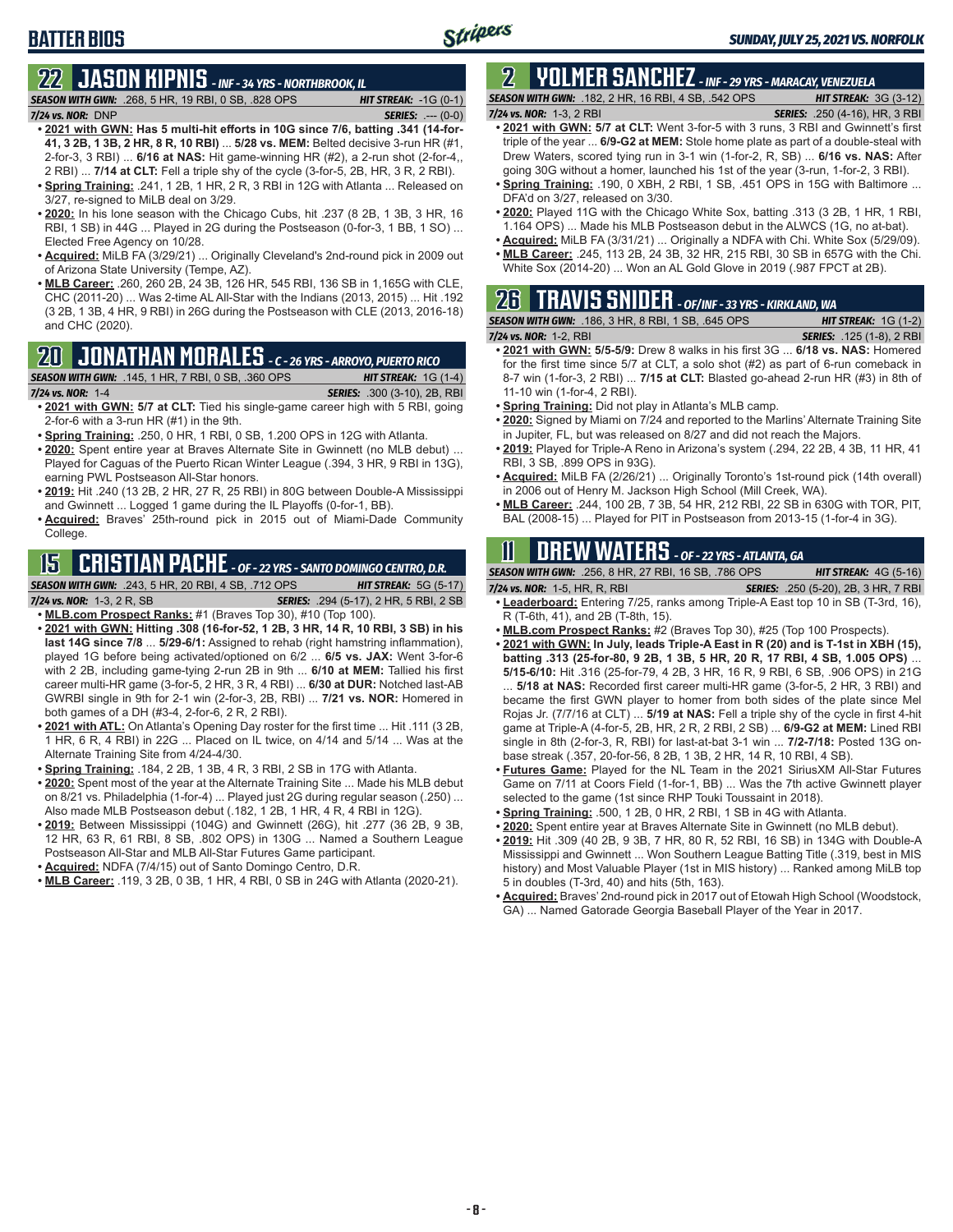# **SEASON SUMMARY**



**HITTING (GAME):**

### **TEAM HIGHS & LOWS**

| <b>OFFENSE:</b>  |  |
|------------------|--|
|                  |  |
|                  |  |
|                  |  |
|                  |  |
|                  |  |
|                  |  |
|                  |  |
|                  |  |
|                  |  |
|                  |  |
|                  |  |
|                  |  |
|                  |  |
|                  |  |
|                  |  |
|                  |  |
|                  |  |
| <b>PITCHING:</b> |  |
|                  |  |
|                  |  |
|                  |  |
|                  |  |
|                  |  |
|                  |  |
|                  |  |
|                  |  |

Most Hit Batsmen, Game ..........................................................3 (6/11 at Memphis) Most Wild Pitches, Game ............................................ 3 (4x, last: 7/15 at Charlotte)

Most Double Plays Turned, Game .............................. 3 (5x, last: 7/16 at Charlotte) Most Triple Plays Turned, Game .......................................... 1 (6/5 vs. Jacksonville) Most Errors, Game ..................................................................3 (5/15 vs. Louisville) Most Stolen Bases Allowed, Game ...............................................4 (7/4 at Durham) Most Caught Stealing, Game .....................................1 (12x, last: 7/9 vs. Nashville)

**TEAM MISCELLANEOUS**

### **INDIVIDUAL HIGHS & LOWS**

|                  | Caught Stealing……………………………………… 1 (18x, last: Pache, 7/10 vs. Nashville)    |
|------------------|----------------------------------------------------------------------------|
|                  |                                                                            |
| PITCHING (GAME): |                                                                            |
|                  |                                                                            |
|                  | Innings (Relief) ……………………………………………………………5.0 (B. Wilson, 7/14 at Charlotte) |
|                  |                                                                            |
|                  |                                                                            |
|                  |                                                                            |
|                  |                                                                            |
|                  |                                                                            |
|                  |                                                                            |
|                  |                                                                            |
|                  |                                                                            |
|                  | Home Runs (Start)3 (2x, last: J. Rodriguez, 7/18 at Charlotte)             |
|                  |                                                                            |
|                  |                                                                            |
|                  |                                                                            |

#### **DEFENSE (GAME):**

### **STREAKS**

| OFFENSIVE (LONGEST IN 2021 ONLY): |
|-----------------------------------|
|-----------------------------------|

#### **PITCHING (LONGEST IN 2021 ONLY):**

| <u>THE MINE (2010201 IN 2021 ONE I A</u> |  |
|------------------------------------------|--|
|                                          |  |
|                                          |  |
|                                          |  |
|                                          |  |
|                                          |  |
|                                          |  |

### **LAST TIME IT HAPPENED (GWINNETT REGULAR-SEASON HISTORY)**

| <b>TEAM OFFENSE:</b>  |  |
|-----------------------|--|
|                       |  |
|                       |  |
|                       |  |
|                       |  |
|                       |  |
|                       |  |
|                       |  |
|                       |  |
|                       |  |
|                       |  |
|                       |  |
|                       |  |
|                       |  |
|                       |  |
|                       |  |
| <b>TEAM PITCHING:</b> |  |
|                       |  |
|                       |  |
|                       |  |
|                       |  |
|                       |  |
|                       |  |
|                       |  |
|                       |  |
|                       |  |

#### **TEAM DEFENSE:**

|  | Turn a Triple Play 6/5/21 vs. Jacksonville (Camargo-Kipnis-Snider) |  |
|--|--------------------------------------------------------------------|--|
|  |                                                                    |  |

# **TEAM MISCELLANEOUS:**<br>18-Run Margin of Victory....

# Largest Margin of Victory........................................ 18 Runs (5/7 at Charlotte, 19-1)

Largest Margin of Defeat ...........................................8 Runs (7/6 vs. Nashville, 0-8) Largest Comeback Win ...............................8 Runs (7/18 at Charlotte, 3-11, 13-12) Largest Blown Lead (Loss)....................... 3 Runs (3x, last: 7/4 at Durham, 3-0, 4-5) Longest Game, Innings .............................................................12 (5/4 at Charlotte) Longest Game, Time ..............................................................4:26 (5/4 at Charlotte) Longest 9.0-Inning Game, Time ...........................................3:43 (7/18 at Charlotte) Shortest 9.0-Inning Game, Time ..........................................2:09 (5/22 at Nashville) Largest Home Attendance .................................................. 5,454 (7/9 vs. Nashville) Largest Road Attendance .................................................10,716 (5/22 at Nashville) Longest Total Delay............................................................ 1:30 (7/11 vs. Nashville) Long Multi-Game Scoring Drought .........................................18 Innings (5/22-5/25) Long Multi-Game Scoreless Streak ..........................................16 Innings (6/9-6/11)

#### **INDIVIDUAL OFFENSE:**

**DEFENSE:**

| Never                                                                      |
|----------------------------------------------------------------------------|
|                                                                            |
| Alex Jackson (7/17/21 at Charlotte)                                        |
|                                                                            |
|                                                                            |
|                                                                            |
|                                                                            |
|                                                                            |
|                                                                            |
|                                                                            |
| Back-to-Back-to-Back Homers  Arcia/Camargo/Demeritte (5/8/21 at Charlotte) |
|                                                                            |
|                                                                            |
|                                                                            |
|                                                                            |
|                                                                            |
|                                                                            |
|                                                                            |
|                                                                            |
|                                                                            |
|                                                                            |
|                                                                            |

#### **INDIVIDUAL PITCHING:**

| 9.0-Inning No-Hitter (Solo)Todd Redmond (5/28/10 at Louisville)                |
|--------------------------------------------------------------------------------|
| 9.0-Inning No-Hitter (Comb.) Wooten/Marksberry/Ramirez (6/30/16 at Louisville) |
|                                                                                |
|                                                                                |
|                                                                                |
| 21 Consecutive Saves Converted Jairo Asencio (9/6/09-8/8/11)                   |
| 25.0-Inning Scoreless Streak Stephen Marek, 25.1 IP (6/6/10-8/2/10)            |